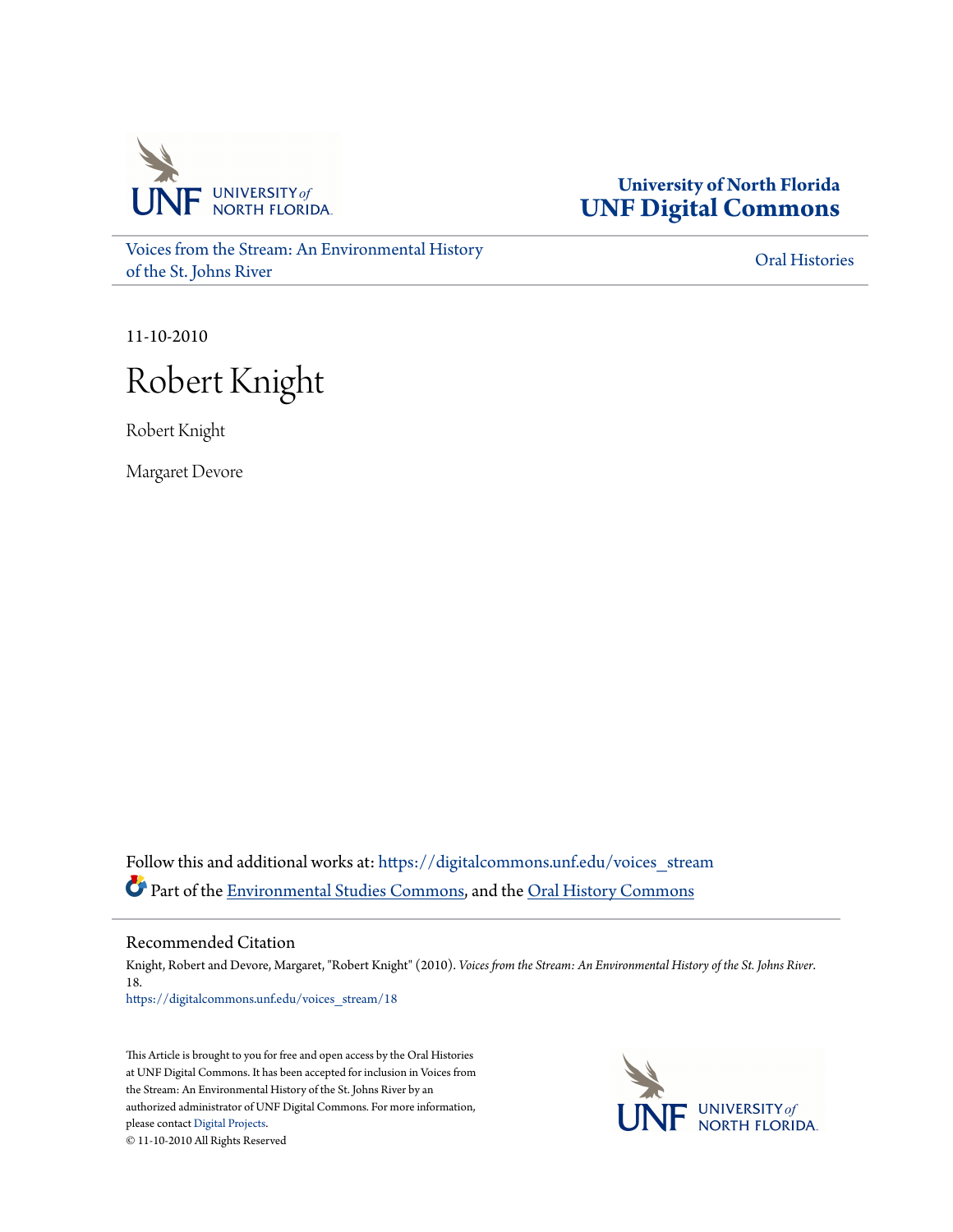Interviewee: Dr. Robert Knight Interviewers: Margaret DeVore Location: Gainesville, Florida Date: November 10, 2010 Duration: 69:45

- DeVore: Good afternoon. This is Margaret DeVore, graduate student in the Department of History at the University of North Florida. Today is Wednesday, November 10, and I am just north of Gainesville, Florida, here with Dr. Robert Knight, who is the founder and president of Wetland Solutions. And also I believe you are the current director of the new Howard T. Odum Florida Springs Institute. And we are going to be discussing efforts to protect Florida springs today. Good afternoon, Dr. Knight.
- Knight: Good afternoon.
- DeVore: Let's start with an easy question. How did you first become interested in working with Florida's Springs?
- Knight: I had a very unusual opportunity to do my PhD graduate work at the University of Florida on Silver Springs. That came about because I met Dr. Howard Odum at the University of North Carolina at Chapel Hill where he was a professor in the Department of Zoology. During the spring semester of 1970 I took Dr. Odum's systems ecology class. I graduated with my bachelor's at the end of that semester and then I worked for Dr. Odum during the summer of 1970 at the North Carolina Institute for Marine Sciences at Morehead City, North Carolina, on a project concerning wastewater in wetlands. Dr. Odum had just accepted a job at the University of Florida, coming back to his original alma mater, in the fall of 1970. It was the first university he had taught at when he began his academic career in the 1950s. He invited me to start a graduate degree with him at UF in the fall of 1970 and I accepted the invitation. I originally only stayed at UF with Dr. Odum for one semester and it was a very good experience. But I was not quite done with personal issues at Chapel Hill, so I went back up to North Carolina in January 1971 and ended up getting my master's degree there, with the understanding that I would eventually come back and work with Dr. Odum on a doctorate degree.

In 1977 he and I were both ready to continue, and when I returned to the University of Florida in the fall of 1977, he asked me to re-study Silver Springs, the same location where he began his career at UF in the early 1950s. By 1977 Dr. Odum had observed that Silver Springs had visibly changed since he had originally studied it in the fifties, and he wanted to have a student – he thought I was the right student – re-look at Silver Springs in terms of the effects of the fish population changes at the springs. He thought that the apparent decline in fish populations between the 1950s and 1970s might have affected the whole spring's ecosystem productivity. Although that is how I got started working in springs, I had been to Silver Springs before. I first went there in 1953, roughly at the same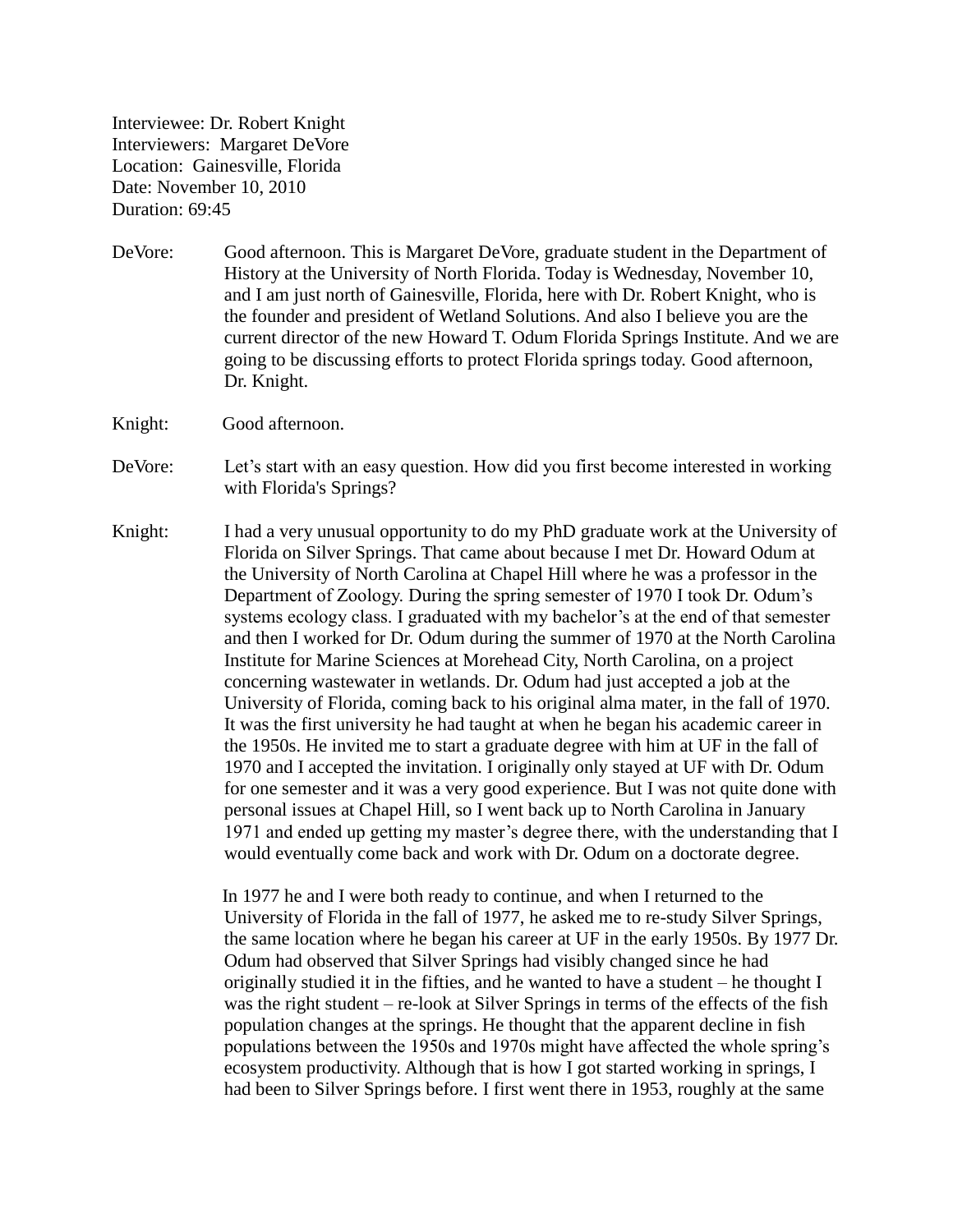time when Howard Odum was doing his landmark ecological study, my dad was stationed at Jacksonville Naval Air Station and we took a family trip to Silver Springs. I have a photo of myself feeding the flamingos at Silver Springs in 1953, and I remember going on my first glass bottom boat ride at that time. So I have a recollection of Silver Springs from over fifty years ago, but then I didn't go there again until I started my research in 1979.

DeVore: Now did you update Dr. Odum's study? Am I understanding that correctly? You took his original study from 1957 and went back in and applied, I would imagine, your techniques and updated his study from then? Or did you look at new things compared to what he had done?

- Knight: Both. Dr. Odum and I decided that my doctoral research at Silver Springs would be on the effect of consumers and toxins and how they control organisms and energy flow in aquatic ecosystems. I had just completed four years of research before I came back to UF in 1977 on the effects of heavy metals on stream aquatic ecosystems at the Savannah River Ecology Laboratory in New Ellenton, South Carolina. I combined that with new work at Silver Springs, where I was looking at the effect of consumers, which are the animals, on controlling ecosystems. I looked at toxins in South Carolina and then I looked at the consumers at Silver Springs, and the experimental design was that the fish populations had changed radically since the time of Dr. Odum's original studies at Silver Springs. When he came back to UF in 1970 he saw that the fish populations had declined at Silver Springs compared to the populations that were there when he had studied it twenty-five years before. We hypothesized that the decline in the fish populations was a result of the Rodman Dam being built on the Ocklawaha River, which was blocking the passage of fish that live in the ocean or the lower St. Johns River and come into the spring-fed rivers and fresh water systems to feed and grow up. And those fish, mullet and channel catfish, had really declined at Silver Springs. So the experimental design was that his study from the fifties was a good measure of the productivity of Silver Springs with the fish, and my study would be one without as many fish. And I would repeat the measures that he previously made. I would re-measure the productivity of the whole spring ecosystem and at the same time, I would document the fish populations like he had done in the fifties, and we would see if there was any apparent effects of that change. The title of my doctoral dissertation was *The Energy Basis of Control in Aquatic Ecosystems.* And it was basically a test of what was controlling the energy flows in ecosystems - was ecosystem productivity controlled most by consumers, pollutants, toxic metals, or other factors.
- DeVore: After you finished that study, you went on to work in aquatic and wetland ecology after that. What do you see is the relationship between the work that you've done since, in wetland ecology . . . is it wetland treatment systems?

Knight: Yes.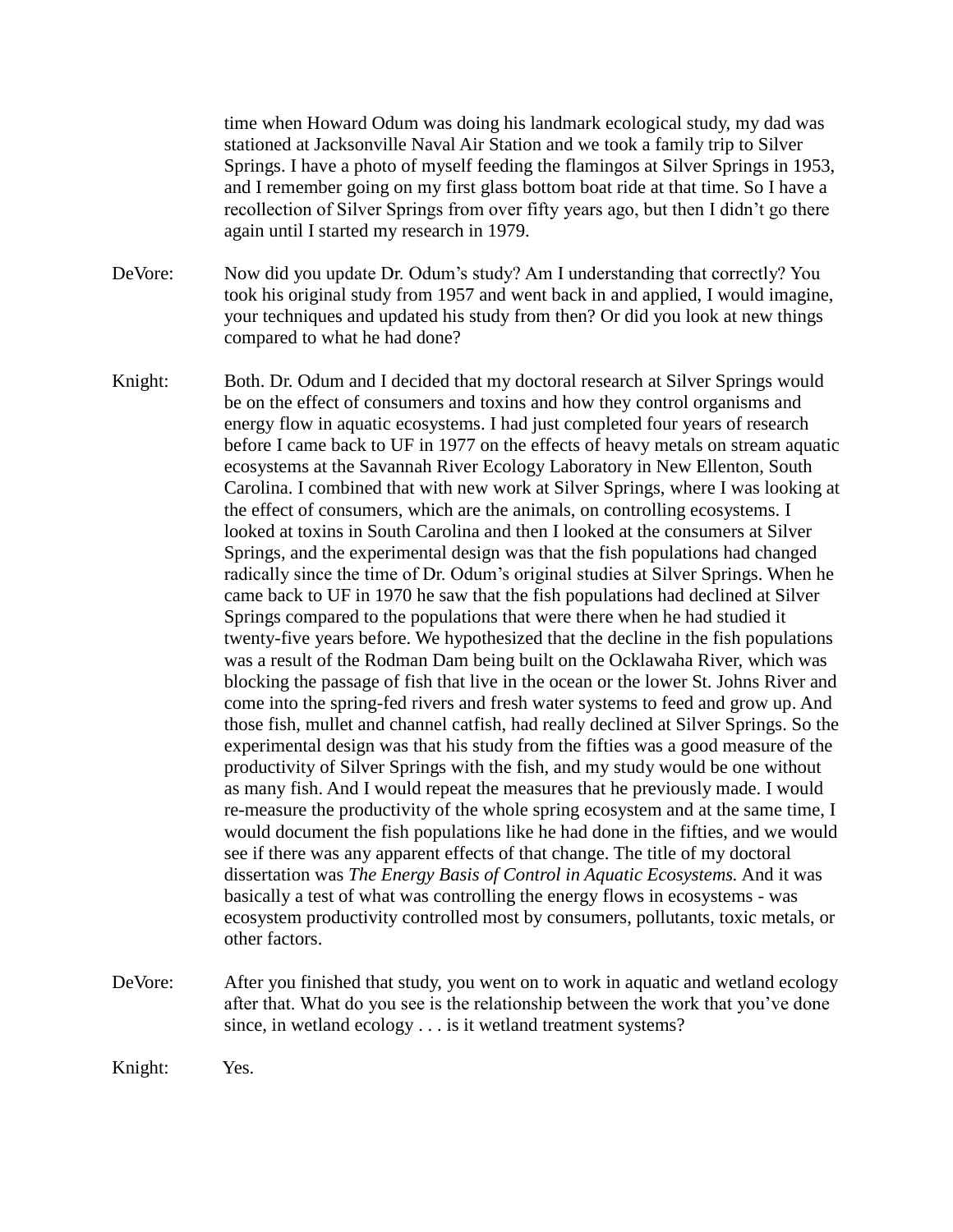### DeVore: And the Florida springs?

Knight: It turns out they are closely related, but at the time it wasn't clear to me. I would say my Ph.D. research with Dr. Odum was possibly the last project that he oversaw related to aquatic ecology. Most of Dr. Odum's students after worked on human-related systems and economic systems and country-based systems and global systems, and not pure environmental systems. He really was looking at the relationship between humans and the environment after that for the rest of his career. But he started out as a limnologist, an aquatic ecologist. And his first publications were in the limnology journals and ecology journals. My Silver Springs study was really the last study he directed along those lines. I was trained originally as an aquatic ecologist and that's what I gained from that period of time with Dr. Odum. My early academic and research work, both my master's work at University of North Carolina, which was related to the effect of power plants on phytoplankton in lakes in North Carolina, and my work at the Savannah River plant, which was related to the effects of heavy metals on streams, to the Silver Springs work, which was looking at the effects of really a dam on a spring system, were all aquatic ecology studies. When I started working in environmental consulting in 1981, which was the job I got out of college once I finished my PhD, the opportunity was to work on the effects of wastewater discharges on ecosystems and how ecosystems could be used to manage and treat wastewater. I was working with CH2M Hill, a company that is well-known in wastewater treatment, and at the same time, well actually before I came back to University of Florida, Dr. Odum had just completed a five-year study on using wetlands for recycling wastewater, so the idea wasn't a new one. But he had started it. Actually when I worked with him in 1970 at Morehead City my study was related to a wetland system that was receiving wastewater. For my career in environmental consulting I focused on designing wetlands, using both natural wetlands and constructed wetlands, for treating wastewater and to removing nutrients and other pollutants from wastewater. I worked for eighteen years at CH2M Hill, and that's what I concentrated on. I got to be proficient in that field and I eventually co-authored the principal book about treatment wetlands. When I left CH2M Hill in 1998 I started my own company, Wetland Solutions, to focus on the use of constructed and natural wetlands for water quality treatment. For four years our focus at Wetland Solutions was treatment wetland projects. Then I got a call in 2002 from another Odum student, Dr. Mark Brown at University of Florida, that said that he understood that St. Johns River Water Management District needed some help on a springs project that they were doing at Volusia Blue Springs.

DeVore: Okay.

Knight: I got in touch with the water management district and they needed some help. They needed an expert to look at the effects of minimum flows and levels on the whole spring ecosystem, so I got involved with the project. I'm still working with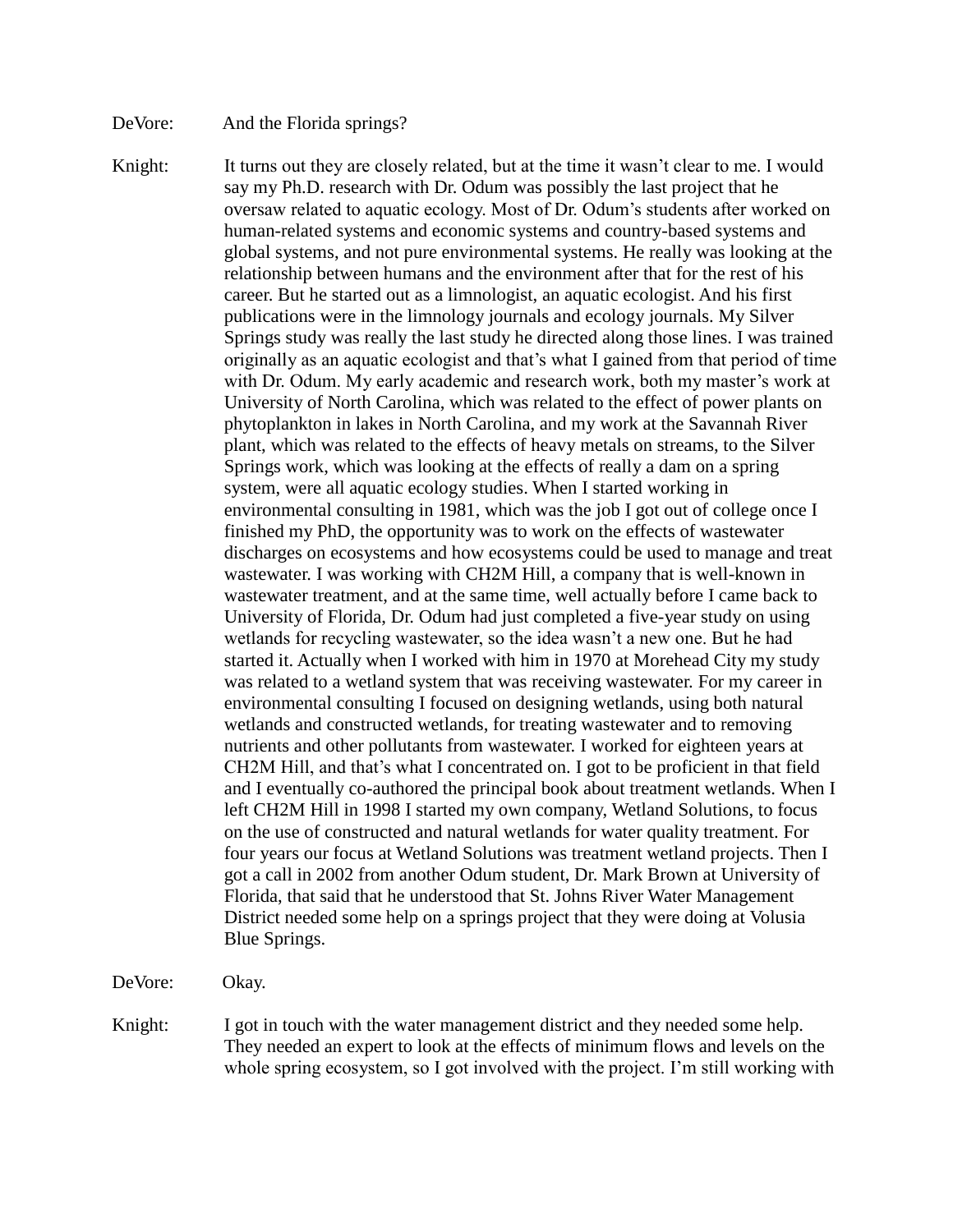that project at Volusia Blue Springs eight years later with another three-year contract.

- DeVore: Okay.
- Knight: The Volusia Blue Spring project got me started working in springs again. Of course I've been swimming in springs the whole time I've been in Florida, but I wasn't paying much attention to the science of springs, because I was focused on wetlands. What I found out in 2002, when I started studying springs again, was that there were major problems. I went to Silver Springs again for the first time in years and saw just how bad the algae were in Silver Springs. I was at Volusia Blue where there are no plants at all - all of the plants are gone. It's all algae now. And I started reading up on the degraded conditions in other springs. That project rekindled my interest in springs issues and science. All of a sudden, over the next four or five years, I was spending over half my working time on springs-related projects. And getting back to those earlier roots.
- DeVore: Kind of coming full circle then, coming back.
- Knight: The two ecosystems springs and wetlands aren't directly related, but they are both really aquatic ecology, because wetlands are aquatic ecosystems. They're just shallow aquatic systems. In other words, they are water-based systems. So many of the same functions that occur in springs occur in wetlands. The plant communities are very different, obviously, and the water depths are different and the clarity of the water is different. But many of their forcing functions are the same, so much of the knowledge I gained working in wetlands, transferred to springs. And the other interesting connection between the two is that one of the major problems with springs that we're having is the contamination of nitrate in the groundwater. And nobody has come up with a really good method of dealing with that groundwater nitrate contamination, how you're going to clean that up to protect springs. Well it turns out constructed treatment wetlands are one of the best ways to remove nitrates from water. They're much more effective than even conventional wastewater and stormwater systems in terms of the low concentration of nitrates you can achieve and they are more cost effective. So I've helped by working in treatment wetlands, carrying on Dr. Odum's work there, I've helped optimize a technology that is available to actually be a part of the solution for springs. So the two things are related. My company, Wetland Solutions is doing one of the first demonstration projects on a new kind of treatment wetland that is intended to clean the water that is recharging groundwater and ultimately the springs.

DeVore: Okay.

Knight: That demonstration project is for Gainesville Regional Utilities and it's what we're calling an infiltrating wetland project, so you recharge the groundwater, which is what you need to do to protect the springs flow, but you do it with water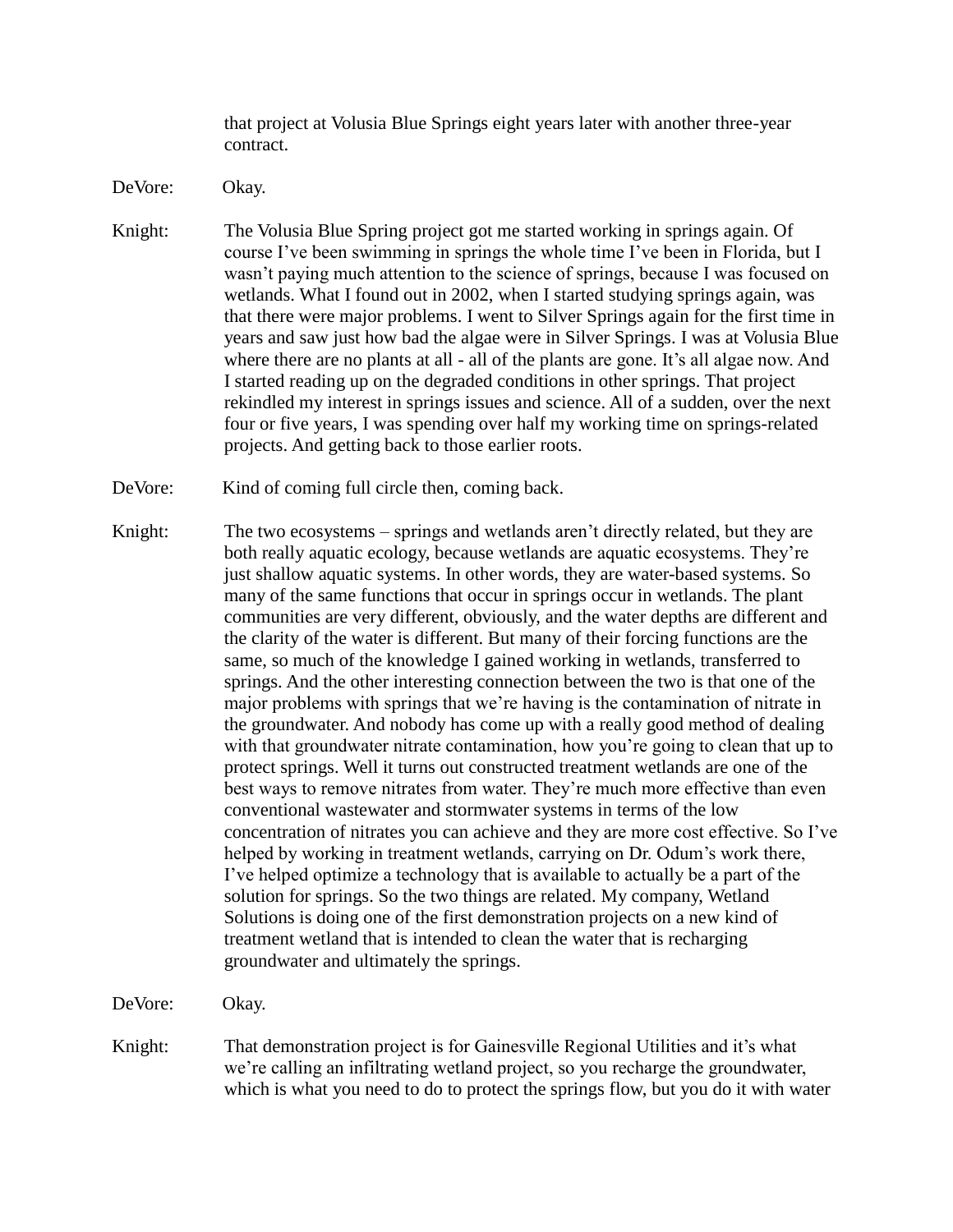that is low in nitrate. The treatment wetland removes the nitrate through a natural microbial process called denitrification) and then it recharges the groundwater with purified water.

DeVore: Okay.

- Knight: Because there are so many springs that are being impacted by high nitrate in the groundwater, I am promoting constructed wetlands for groundwater recharge throughout the state. I'm giving lots of talks about the advantages of converting existing wastewater treatment systems to wetlands to benefit from the increased nitrate removal. There are some big communities thinking about it. Tallahassee is thinking about it right now.
- DeVore: Are they?
- Knight: Yes, I originally made a presentation to them three years ago about the concept and they may include an evaluation of constructed wetlands in an effluent master plan update. They have told me that they are thinking about wetlands. Their wastewater disposal sprayfield has been determined to be the main source of nitrate nitrogen contamination at nearby Wakulla Springs.

DeVore: Wakulla? ...okay.

- Knight: Wakulla is one of the biggest springs in the world. Tallahassee's wastewater disposal practices were identified as the major contributor for nitrogen, so they're upgrading their whole treatment system to deal with that. They're adding about two hundred million dollars' worth of treatment upgrades right now in Tallahassee to reduce their nitrogen load to Wakulla Springs, but they're still not getting low enough with all those upgrades. It appears from preliminary calculations that if they would convert their spray irrigation system to a wetland, they could cut their nitrogen in half again by doing that. And that's what I'm trying to convince them and other communities to do.
- DeVore: Now do you see wastewater as being the biggest threat right now to the quality of the springs? Is that where most of the nitrate is coming from.. from wastewater? Or is it a combination?

Knight: It's a combination.

- DeVore: I'm still trying to figure this all out. I apologize. There's storm water runoff. There's urban runoff. There's sewage treatment. There's industrial waste, as well. Is all of this together what's creating this wastewater or . . .
- Knight: Nitrate is the key pollutant that has significantly increased in springs. Nitrate nitrogen, which is a dissolved form of nitrogen, is invisible in water. You can't see it, but it's the same nitrate that's in fertilizer. It makes plants grow. Nitrate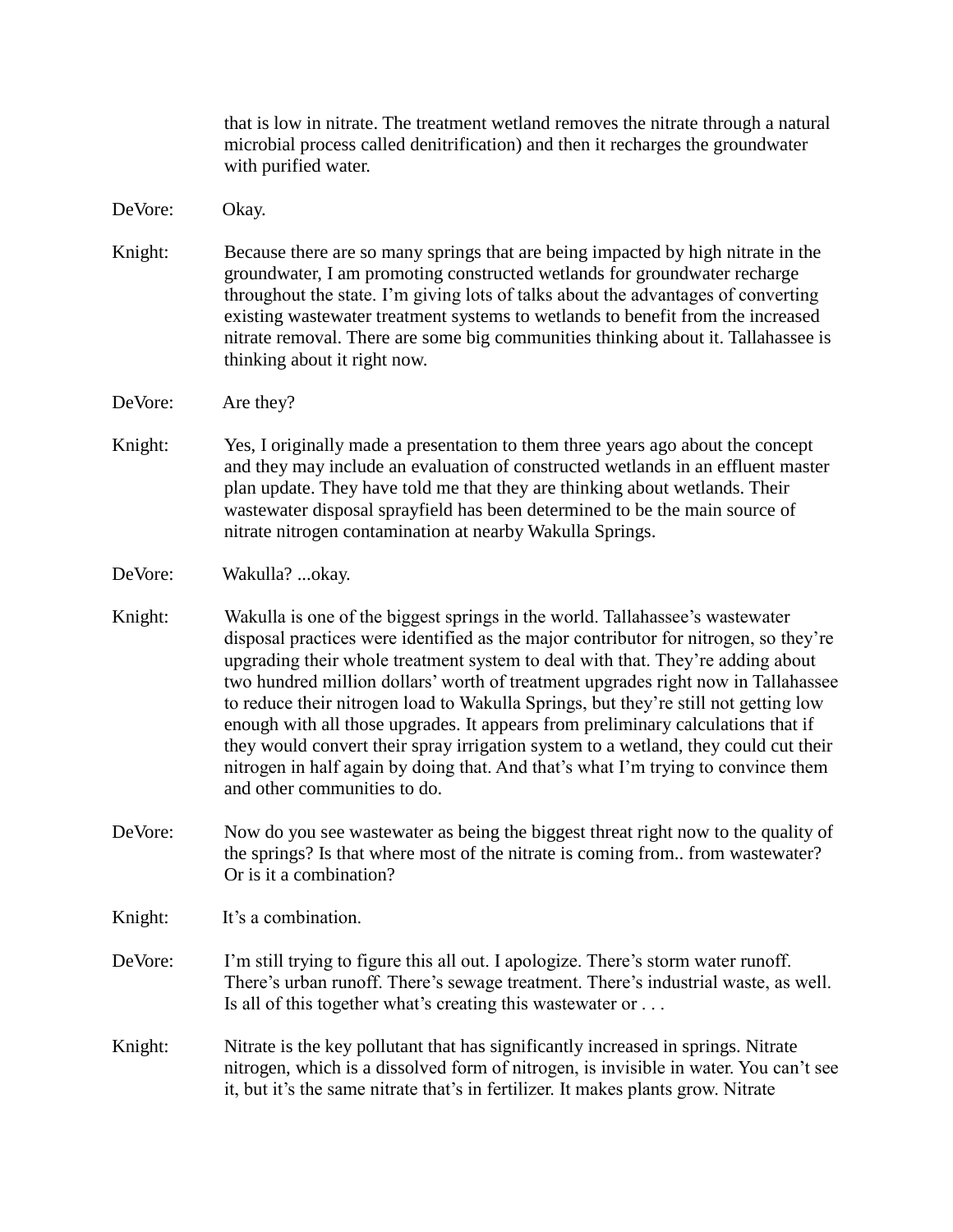concentrations have increased in springs up to a hundred times and more or more than ten thousand percent higher than it was historically. And it's not just in springs. Springs are just the manifestation of the groundwater aquifer. In Florida we have contaminated the groundwater under about one fourth of the state with nitrate, because of disposal practices that we've had. But wastewater is not the only source of that nitrogen. The biggest source statewide is probably fertilizer.

- DeVore: Okay. So home fertilizing and agricultural-based fertilizing?
- Knight: Agricultural being the biggest, but for any application of fertilizer in areas of the state that aren't protected with confining layers, some of that nitrogen gets into the groundwater. Once nitrate is dissolved into the groundwater, it stays there, because it's not a reactive environment and the processes that remove nitrate in wetlands, for example, don't typically occur in the groundwater. You don't have the conversion of nitrate that's in the water to nitrogen gas like you do in a wetland. When nitrate is in the groundwater, it stays there until you pump it out of the ground and you drink it or it goes to a spring, a river, a lake, or an estuary. Some of those groundwater nitrate levels are extremely high. They're highest in areas with high agricultural fertilizer loads. An example would be Fanning Springs in the Suwannee River District right on the banks of the Suwannee River. It has a nitrate concentration of about five milligrams per liter, which is a hundred times higher than the background of about 0.05 milligrams per liter. Most of the springs along the Suwannee River are contaminated by nitrate levels that are from fifty to a hundred times higher than background. The nitrate concentration in Silver Springs is about twenty times the background. And Silver Springs feeds the Silver River and then the Ocklawaha River which feeds the St. Johns River. Silver Springs is such a big source of water, almost a half a billion gallons a day of water coming out of that one spring system, that when you multiply the flow rate times a nitrate concentration of 1.2 milligrams per liter, it turns out there are hundreds of thousands of pounds of nitrogen a year that are coming from Silver Springs into the St. Johns River. Nitrogen is recognized as the principal nutrient pollutant in the St. Johns River. There is a total maximum daily load for nitrogen in the St. Johns. The nitrogen in the Silver River is probably over half from fertilizers and probably ten to twenty percent from wastewater disposal. Septic tanks are part of wastewater disposal practices that increase nitrate concentrations in the groundwater. Nitrate contamination also comes from manure from horse farms. In the Suwannee River Water Management District dairy and chicken farms are also a big source of manure. There are a lot of nitrogen sources and nobody is innocent. Everybody who flushes a toilet or goes to a privy is part of the problem, and anybody who uses fertilizer. People are not aware that anytime you buy fertilizer from the store, they are contributing to this groundwater contamination. We have been trying to get the word out and a lot of people aren't listening. [laughs] including their elected officials.

DeVore: That I do know. It carries all the way up to Tallahassee, that's for sure. I've seen what's happened, especially in the last year. And that might be a good place for us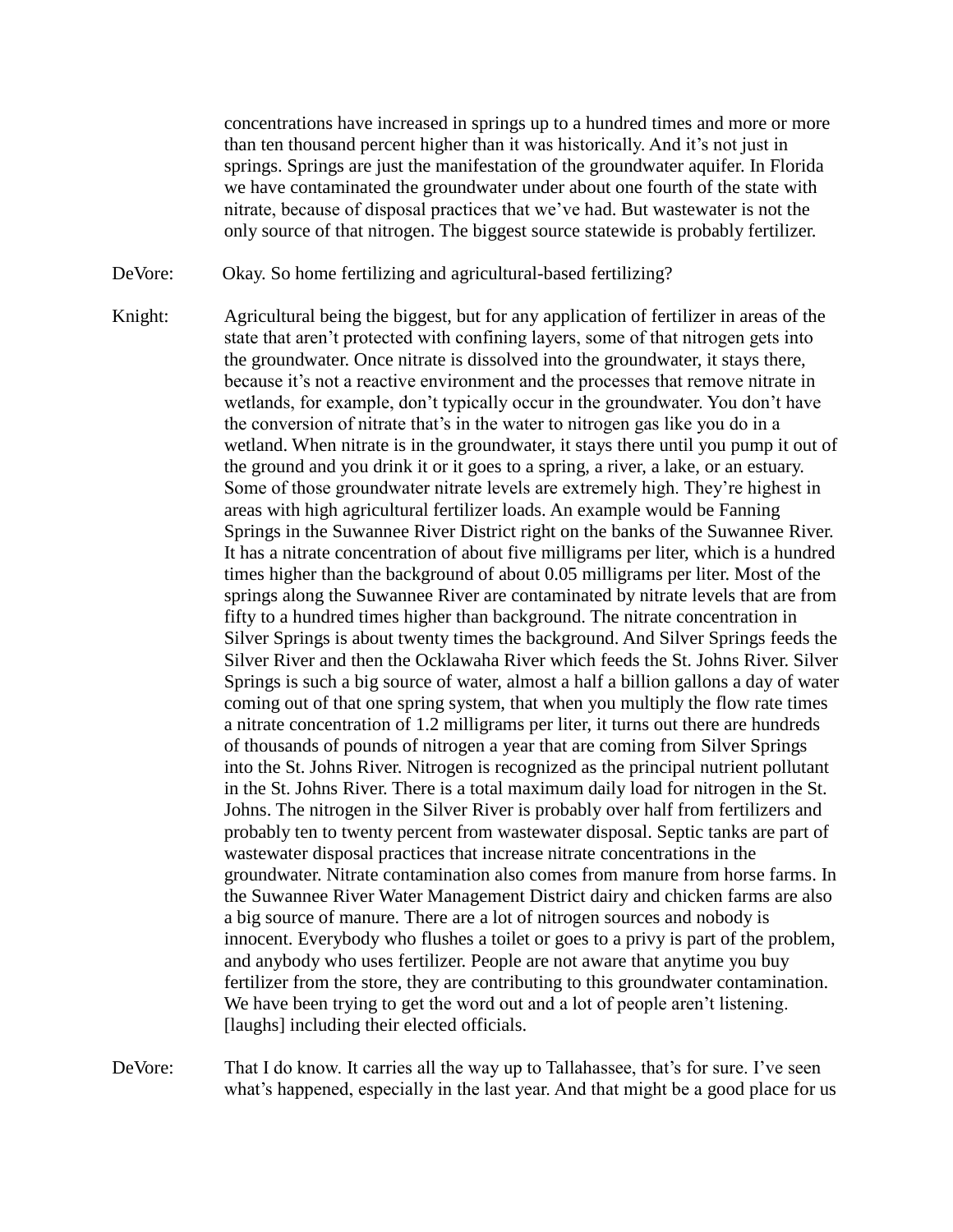to go from here. You said you kind of got drawn back into the springs and revived your work with the springs in 2002. I guess what I noticed when I was looking at the springs protection movement since, I would say, the 1970s, because you know we had the explosion of environmental protection laws that came out in the 1970s with the EPA and the Clean Water Act after that and so forth. And I don't really see a lot of activist work being done toward protecting the springs until it looks like the latter part of the 1990s. It's where I started to see it showing up again. Do you have any . . .

Knight: I can describe the history of that movement.

[Simultaneous talking]

- DeVore: . . . that movement? And what was the impetus for that movement? And who led that movement? And how did it start there?
- Knight: I can talk about that.
- DeVore: Wonderful.
- Knight: In 1992 Jim Stevenson was with the Florida Parks Service, I believe he was the chief biologist there, and he had become very interested in the health of springs. I don't know really before that how long he was interested, but in 1992 the first springs working group was started at Wakulla Springs. The degradation at Wakulla Springs was becoming more and more evident and he helped pull together a group of people who were interested in taking action to reverse that trend. He was also very interested in Ichetucknee Springs, and degradation at Ichetucknee had actually been looked at before by a graduate student of Jack Ewel's at University of Florida, a former professor here, Charles DuToit did a study looking at recreational impacts on the plants in Ichetucknee Springs. Ichetucknee was being damaged by recreation. It was the first spring where this was recognized. I think that was what got Jim Stevenson's attention, that study. Jim was with the park service then and Charles DuToit worked for the park service for his whole career. Jim Stevenson became involved with the spring issues at that time. Sometime around 1992. Of course, he'd always known about springs and been around them his whole life, too. He's still active, although he recently stepped down from his most active roles. He started a working group at Wakulla Springs in 1992, it went on for eighteen years and the reins to that, or the keys to that working group have been turned over to my company, Wetland Solutions. Jim is our advisor in helping with that effort. In, probably around 1998, Jim took Jeb Bush and David Struhs, the secretary of DEP at the time, on a canoe trip on the Ichetucknee River to talk with them about springs protection

DeVore: It's quite all right, because you're filling in blanks that I have. I had the original movement coming out in '99, .. you start seeing some of the working groups, and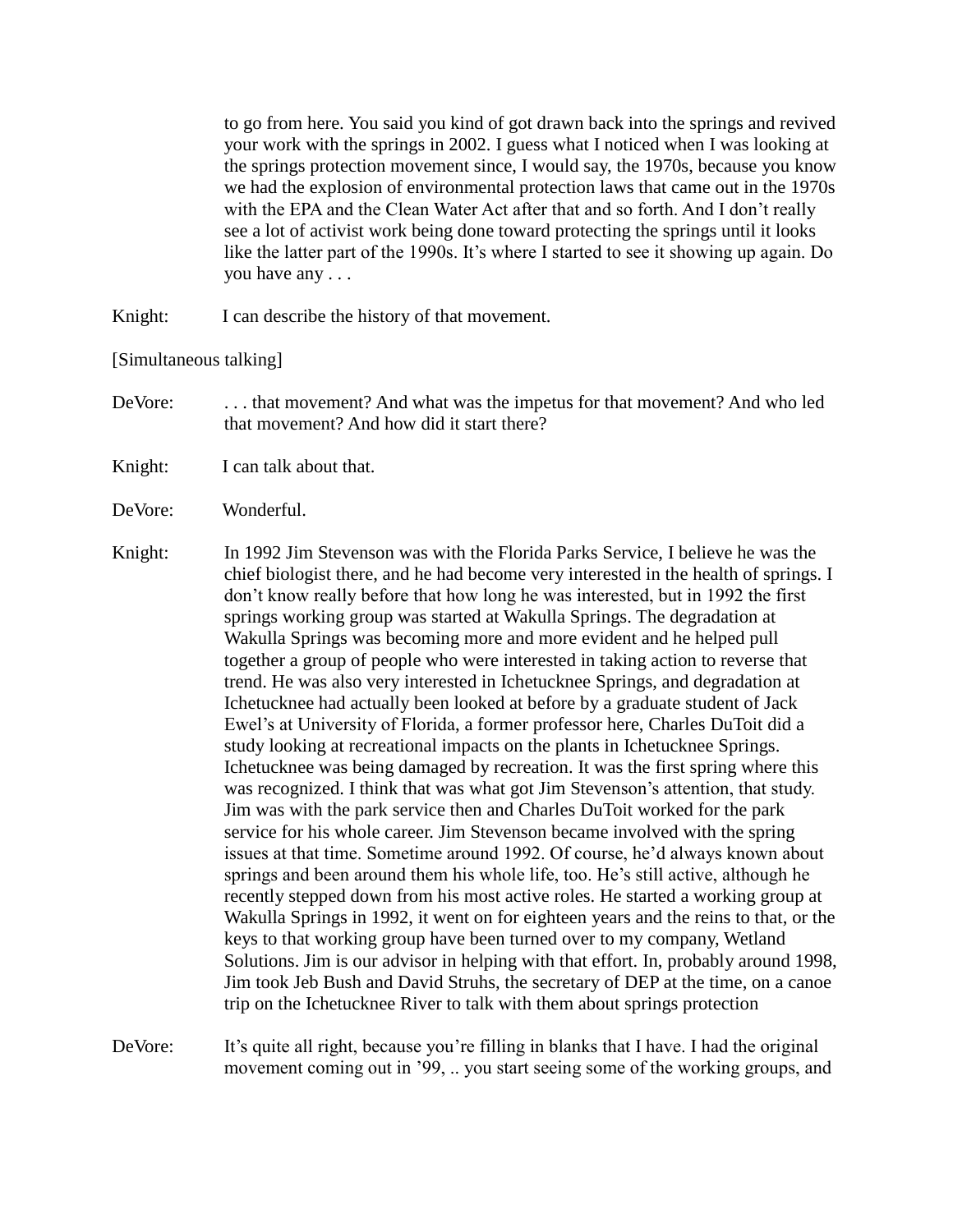the call from Jeb Bush at that time for the Springs Task Force ... and I was trying to make that connection.

- Knight: Jim Stevenson would be the one to interview to get that information.
- DeVore: Okay.
- Knight: Jim was the first person involved with springs protection throughout that time. Like I said, I was off in treatment wetlands throughout that time. That's when I was writing my book. But I didn't realize the springs were in such danger. But he took that canoe trip and Jeb Bush went back and immediately by proclamation said we're going to have a springs task force and then a Springs Initiative. The springs task force started around 1998. The next working group that got started was the Ichetucknee Working Group, which Jim led also. It was organized somewhere around 1998. That working group has recently been turned over to a consulting firm named Pandion.
- DeVore: Pandion?
- Knight: Pandion. They're actually leading the working groups for three of the springs that the DEP is funding, including Rainbow, Ichetucknee, and Silver. They won those projects and my company won the contract to continue the Wakulla Springs Working Group. So the task force really became active around 2000. By 2002 they were publishing reports. The Springs Initiative was formed, I think the Springs Initiative started in 2002 and Mike Bullock was the first director ...
- DeVore: That's quite all right. I've got the report ...
- Knight: Director of the springs initiative. Connie Bersok is the director of the Florida Springs Initiative now. They were funded at a rate of about two point four million dollars a year up through a couple of years ago, and then their budget started getting cut. This past year it got cut to less than a million dollars a year. I think it's at about three-quarters of a million dollars, about seven hundred and fifty thousand dollars, and with the change in administration in Tallahassee, everybody's anticipating that it may go away completely. But we'll see. There are enough people active on springs issues now to get more attention. For five years now, bills have been introduced into legislature to try to protect springs. The only bills that have ever protected springs directly are the two Wekiva acts, the Wekiva River Protection Act and the one before that. And those were because of Senator Lee Constantine of central Florida and his attachment to that spring. Of course, the last two years that Tallahassee tried to get a state protection bill but those have all been unsuccessful. I believe there is a ground swell that's occurring in the state, because the problems in springs are becoming clearer and clearer. Not only are springs contaminated with nitrate, but unfortunately their flow is slowing. There are actually very noticeable declines in flow just in the past decade, and they are major and scary, because they are an indication of just how much impact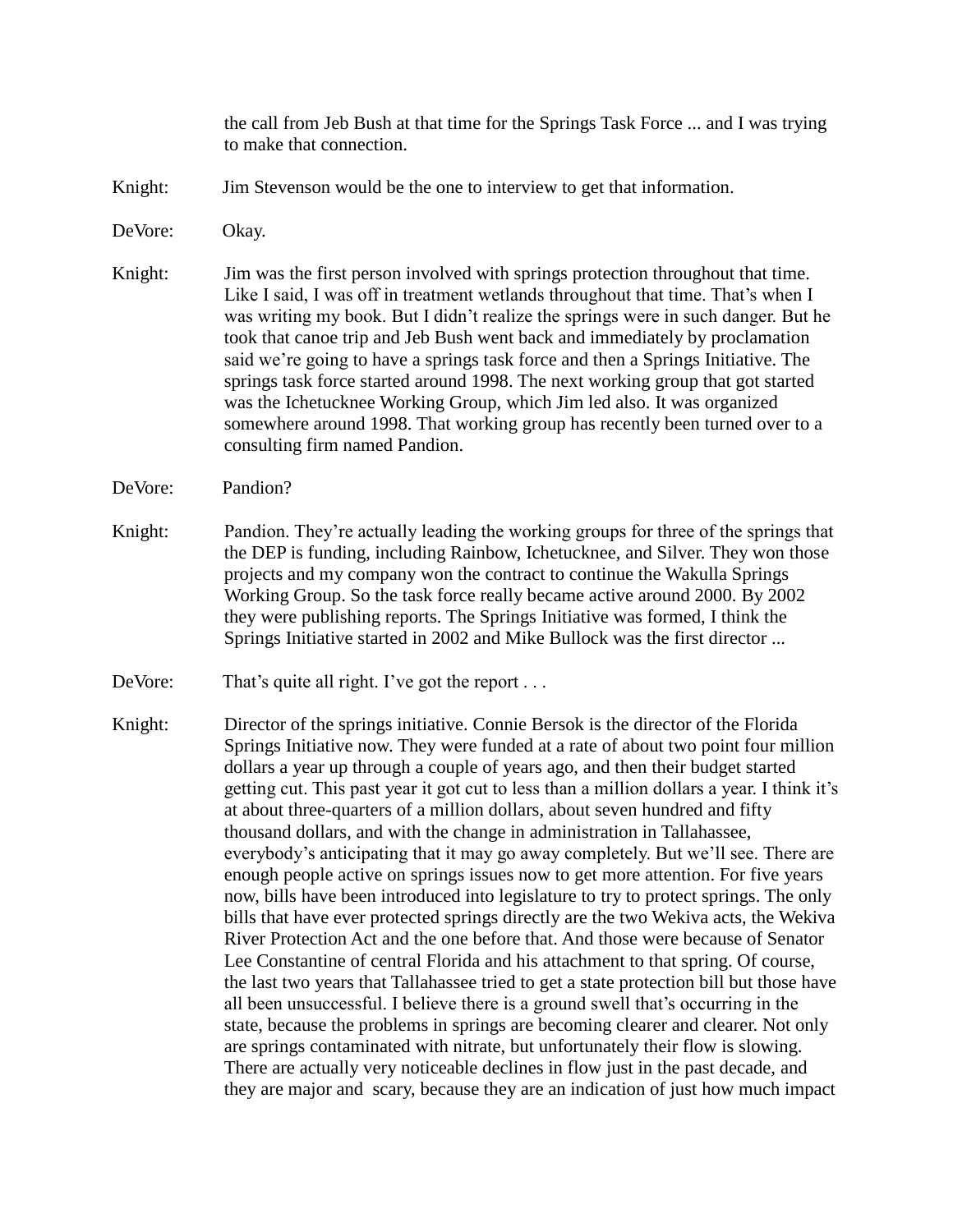we have had on the Floridan Aquifer and how we may be imperiling the whole drinking water supply for Florida by pulling down the aquifer too much. I can get back to that later, but historically that's how I know it grew up. In 2004 I started another springs-related project. The University of Florida was originally scheduled to do the project with Mark Brown to restudy Silver Springs, to do a retrospective study of Silver Springs. Since Mark did not have the time to work on it, I was fortunate enough to get to lead that project. The St. Johns River Water Management District came to me and said can you do this? And I said yes, I would love to do that, because I had studied it last time. Wetland Solutions worked with University of Florida faculty and with the St. Johns River Water Management District to completely restudy Silver Springs in 2004-2006. this restudy was much more comprehensive than I was able to do alone in my doctoral research. It was also much more similar to what Dr. Odum had done in the fifties, because we had a full year. We had four principle investigators on it. A lot of talent, you know. We had a fisheries biologist. We had bird and plant ecology and algae. And we had all the groundwater people at the District and my company doing all the ecological work combined together. You have probably seen that report. It is on the District's website. We brought all of Odum's data into the comparison. We brought all of my data in from the seventies and then we combined it with the updated data. Then we looked ahead fifty years to estimate what Silver Springs might look like in 2055. I won't be around to see it but it didn't look good.

DeVore: It didn't look good?

Knight: It didn't look good. Things were getting worse. They're getting worse and it's accelerating. We're not doing much in that basin to help the problems yet. Marion County has tried to do some things, but they haven't had any effect yet, and it's unlikely that it will in the near future. And so the nitrates are still going up and the flows are going down precipitously now. Since 2000 the flows have been declining very rapidly. And it's not just due to less rainfall anymore. In periods of high rainfall, the spring doesn't respond like it did in the past. One common dream that Dr. Odum and I had was to have an institute at Silver Springs, an actual academic institute there that just did springs research. It's such a perfect laboratory. He was the first one to talk about how springs would make a perfect laboratory because they have relatively constant flow, they have constant temperature, they have constant chemistry and they have fairly constant biology because of those things…

[Someone interrupts to which Knight replies "okay"]

Knight ... they're just a wonderful laboratory, because you can go back and repeat experiments. That's why he put me back there twenty-five years after his experiments, and that's why we restudied it more recently. So it's a perfect place for a learning institute…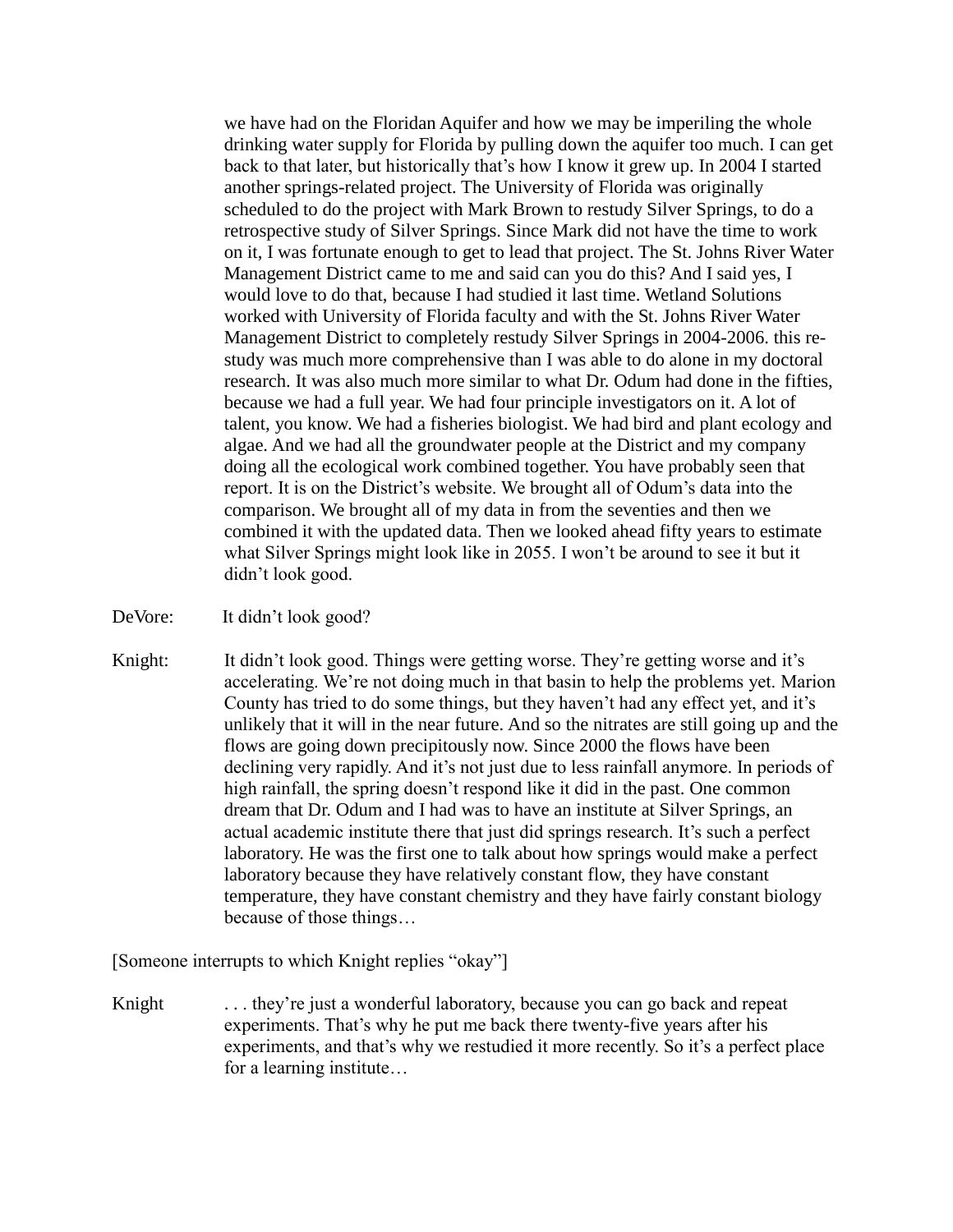### [Another interruption]

- Knight . . . . and so that's when we had the idea. Dr. Odum and I went to the university president and suggested it at that time. That's a great idea, he said. That's Robert Marston. He sent a letter back saying great idea I'll look into it and then we never heard anything else from him about it. And the State of Florida had just . . . the land around the spring had just been donated to the State of Florida at that time. The University of Florida, actually, and it was passed on to the division of state lands. And what they've done since then is continue to lease for the attraction there.
- DeVore: Okay.
- Knight: So it's still an attraction, but it's a decaying attraction.
- DeVore: Right.
- Knight: Actually, it's falling apart. So as I got more involved in the springs again in 2004 and 2005, when I was working at Silver Springs, I said I've really got to push this idea of an institute. And that was one of our recommendations in the fifty-year study we reiterated what Odum and I had said about it in the seventies. Since I still didn't see anybody stepping forward to do anything about it, so I said maybe I need to start a non-profit, or maybe I need to go do this through the University of Florida. I'm an adjunct professor at the university, so I thought maybe I could build up enough interest there to start a center for springs or something like that. I introduced that idea to them a year ago, a little over a year ago, started having meetings with faculty there that are working on springs, and got frustrated that it was moving too slow. They said no you can't have a center. No the university doesn't like to put money in centers, stuff like that, because they're not sure of the funding long-term, comments like that. So I started to think that an institute was not going to happen in my lifetime unless I did something myself. So this year I started the Florida Springs Institute as a non-profit organization. It's goal is to restore and protect springs and the idea is that I'm going to try to find funding for that wherever I can find it, including private sources, grants, and foundations. And maybe state funding, but state funding is dried up for springs. Literally, as springs are drying up the funding from the state government has nearly dried up at the same time. This is ironic because it was the economy that got springs in trouble to start with.

So that's what the institute is. It's called the Howard T. Odum Florida Springs Institute. I'm friends with Dr. Odum's widow, Elizabeth Odum. He died in 2002. And she's totally supportive of the Florida Springs Institute. She's on the advisory board for the institute. Jim Stevenson is also on the advisory board for the institute. I'm putting together that institute now. We have two grants so far. One is focusing on spring issues in Marion County, which would be Silver Springs, Rainbow Springs, and Silver Glen Springs, three of the big springs in the county.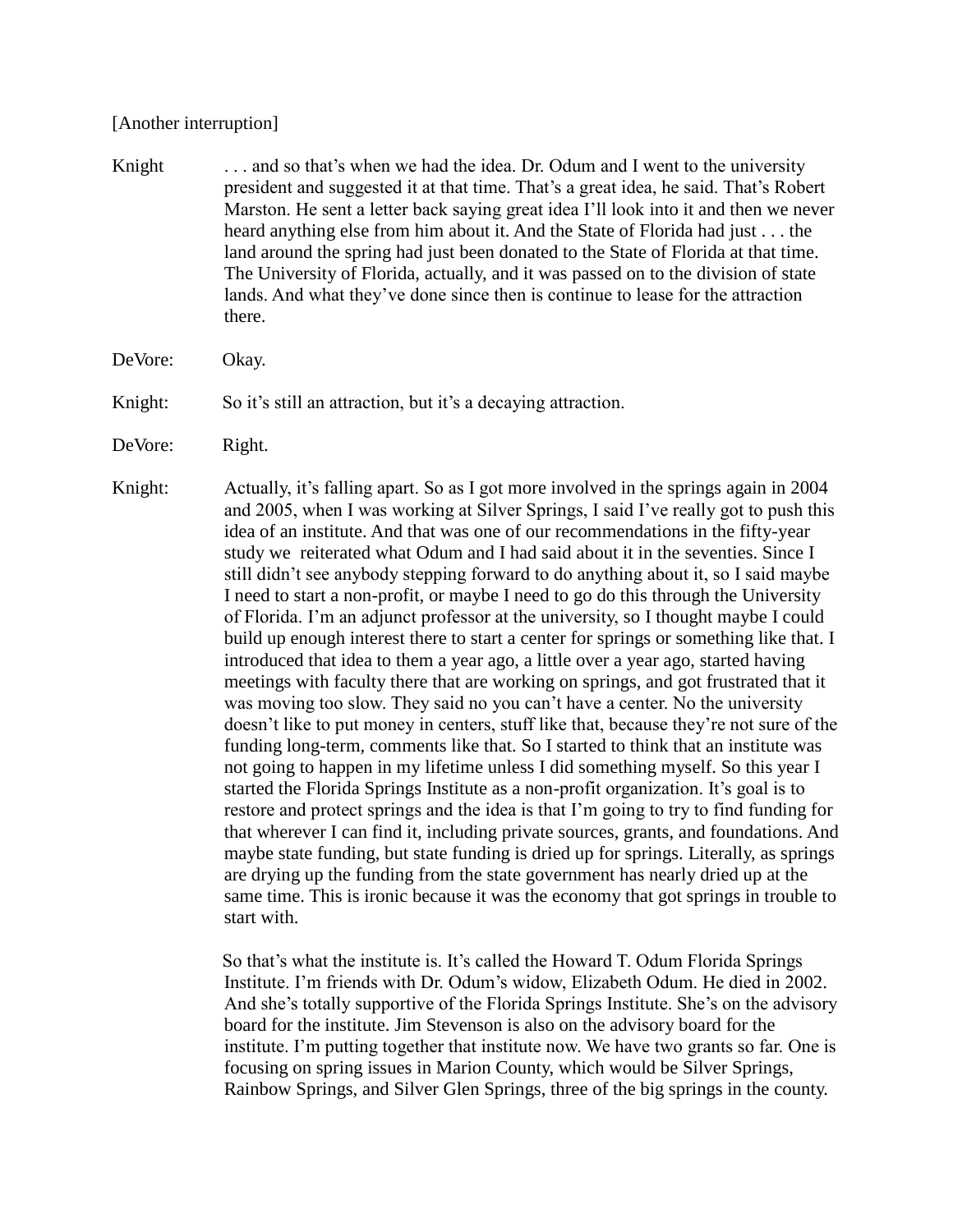We've just done spring health report cards for those springs. And I am also keeping track of what the water management districts are doing in terms of setting minimum flows and levels for those two springs. They're both being, Rainbow and Silver, are both being looked at for minimum flows and levels. I am involved to make sure the science is done right and to review them as an expert, I am trying to make sure they get the right science in there. Both of those springs have declining flows.

DeVore: Now do you see the goal for the Springs Institute, ... as leading, hopefully becoming an organization that leads efforts to get springs protection legislation passed or do you see it as supporting other efforts . . .?

Knight: Yes.

[Laughter]

Knight: I hope to do everything. Obviously it's not much right now. It mostly me. I'm basically supporting it with my own time but I am using that time to build support for the Institute and to bring people together with the same interest in springs restoration. The idea is for the Institute to do whatever it can do to help with restoration and protection of springs. That includes a lot of things. Ultimately I want to actually have a physical institute. I don't care if I direct it or somebody else does, but I want a place where springs, the study of springs is the whole purpose for the facility. It will be a place where students can come to learn more about springs and their wise husbandry and there are a lot of little parts of it already in place. Like there's the Silver River Museum which is owned by the Marion County school system. It's at Silver River, but it's not at the attraction, because the attraction's in the way. The Silver river Museum is downstream, where you can't even see the spring. But all the school students come through there, but there's not really curriculum on springs there. The museum focuses more on the history of Florida and not on the biology and natural history of springs. I see possibility of an institute at Silver Springs one day. And it would be a center of excellence of springs and also a clearinghouse for springs information and a source of expertise when it comes to policy decisions and management decisions related to springs. In the interim I'm going to fill that as best I can. And where I can get support, I will either fund projects, I'll do them myself, or I'll hire staff to do those things depending on how much support I'm able to raise for this. And, you know, I basically know how to run a company, so I'm putting my time into trying to do that for Springs now. The idea is that the Springs Initiative at the state level is declining in funding. The Water Management District's efforts on springs are being reduced every year. There's not more work being done, there's less work being done to protect and restore springs. The Florida Geological Survey has been told that springs aren't their main focus anymore, and they don't have the hydrogeologists, the best experts there are retiring, they're moving on and the U.S. Geological Survey that has done a lot of this spring work is totally dependent on funding to do their work. They don't get money to just do projects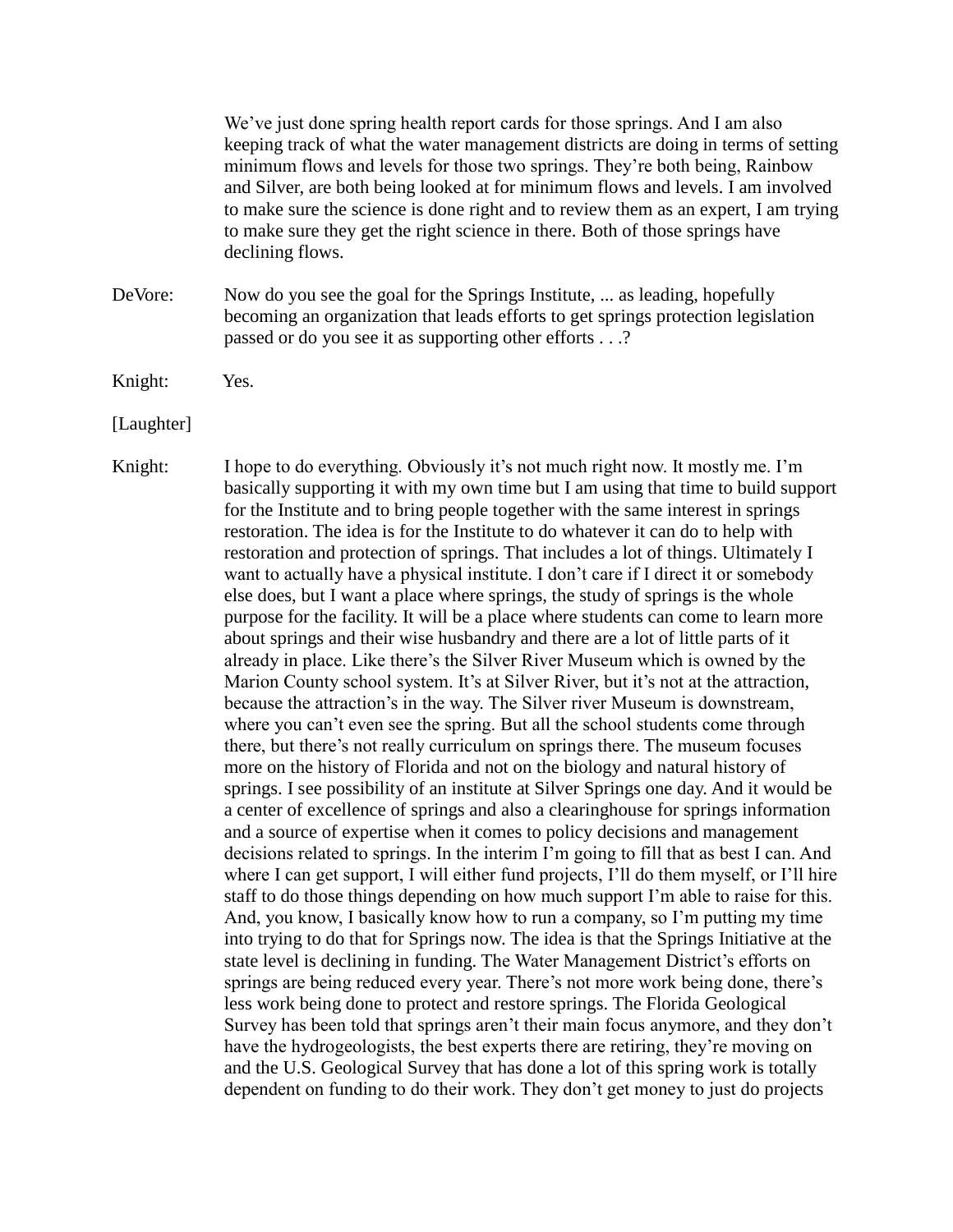from the government. They get them from state agencies, usually, who hire them to do work. So the pot of money that feeds our knowledge about springs is getting smaller at a time when we have greater and greater problems. It's too little money considering the size of the problems in springs. So I'm going to try to build a bigger money pot and to fill it to get that work done one way or the other.

- DeVore: Who are throwing the obstacles up? I've been following the legislation the last five years and I've seen it in the Senate and in the House, both come up and go down, come up and go down, and then most drastically this last year with the Springs Rally in February and . . .
- Knight: Did you go to that?

DeVore: I didn't get to, unfortunately. It wasn't a good time for me.

Knight: It was a cold day.

DeVore: It looked like a cold day in the pictures I saw. Absolutely it did. Who do you see, in your opinion, what groups or what persons, do you see as being the biggest obstacles to springs protection and springs initiatives in Florida, either at the state level or at the Water Management District level, or even at the community level?

Knight: It's really complicated and it's not always visible. Some of its invisible, but the development community is very concerned about any laws or requirements, environmental requirements that make development more expensive and that might discourage people from buying property and buying homes, things like that. And so is the Florida Chamber of Commerce and the Florida Homebuilders Association have been vocal. Their attorneys have been the most vocal I have seen at the legislative level, and a lot of what they do is behind closed doors. You never see all that they are doing. I've been hearing about it and I've worked with some of these people in the past and so I know some of the things they're doing. The agricultural community has been very opposed to anything, of course, that affects their bottom line, and any restrictions on the use of fertilizer or other farming practices have the potential to greatly restrict what crops they can grow successfully.

> I don't think anybody is against springs. I don't know anybody who hates springs. And I don't think anybody is against clean and plentiful groundwater. It's just that it's a bottom line thing and it's their bottom line that if they can build just one more house or get one more bushel of crops out of this system then they get some more money from that, and they do not seem to think, or they do not take as important the side effects of those incremental sources of pollution. To get that extra bushel or that extra watermelon, you know, that extra hundred watermelons per acre for example, they add another couple pounds of nitrogen fertilizer to their fields, because they do a cost-benefit analysis that says that they can spend five hundred dollars on fertilizer and get a thousand dollars more in income and that's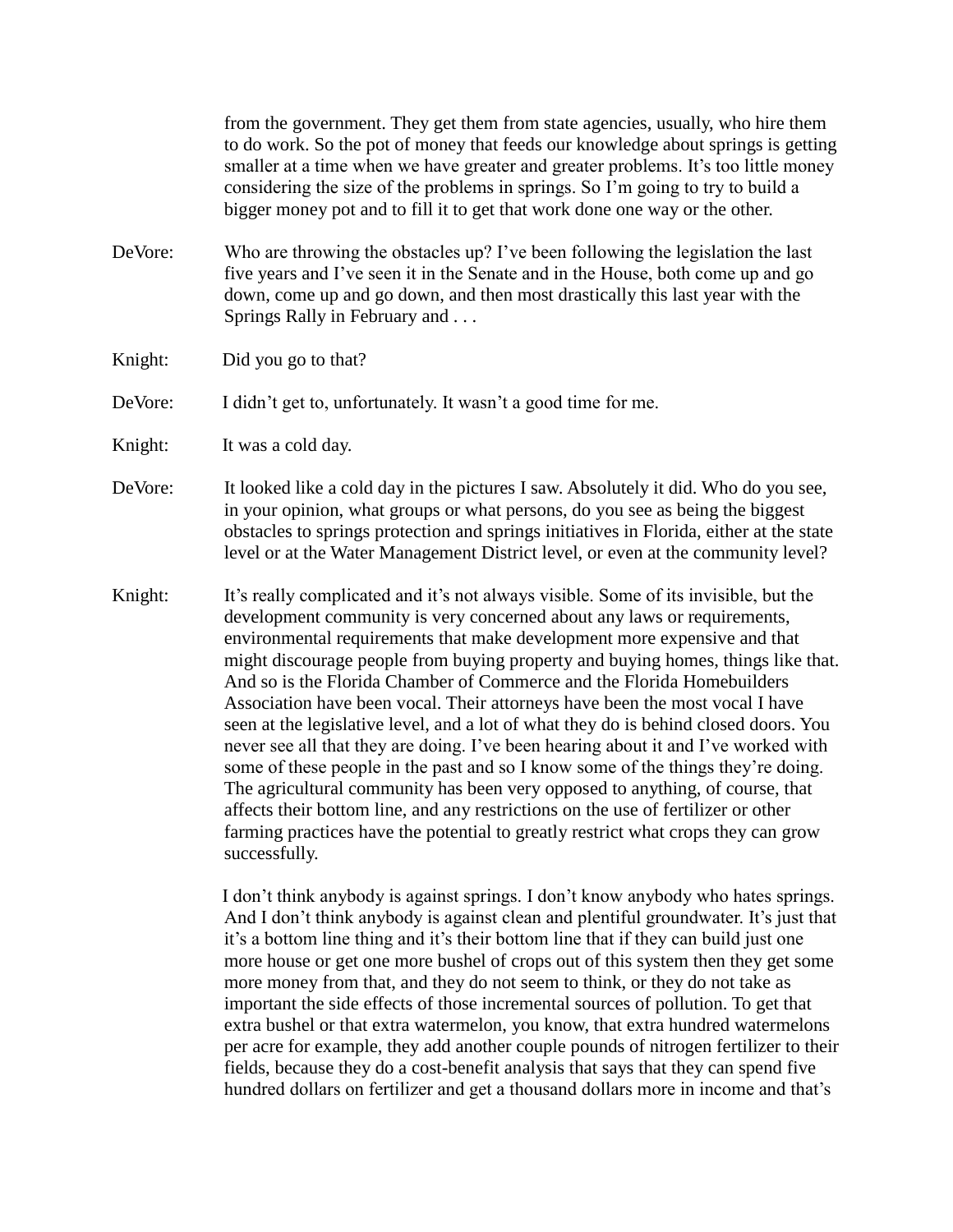worth it, because there's a net profit associated with it. But there is no cost to them for polluting their neighbors' and their own groundwater. They can do it because the laws are not protective or they are not enforced. So it's at the agency level, there are dichotomies within the agencies that you just wouldn't believe. They all have dedicated staff who are devoted to various types of environmental protection. The Department of Environmental Protection, the Water Management Districts, they have staff who are knowledgeable about environmental impacts to wetlands, to lakes and rivers and streams and springs. They've done tremendous amounts of work looking at the effects of nitrate on algae in springs and macroinvertebrates on springs, on manatees, and yet at the same time, they're the ones that have to write the permits for these discharges and consumptive water uses. And their staff are under a stressful situation where the management wants to be friendly with their clients, the people they write permits for, and they want to have good science, too. They feel like they're balancing things, but it turns out they're not. They're making decisions in more and more cases on the wrong side of being conservative. Instead of being conservative in protecting the environment, a lot of the decisions are ones that allow the environment to be hurt first and then maybe we can see a little more environment we can give away without destroying the system. But once it is hurt you can't get it back. That is the history of Florida – development vs. environmental protection. That's the degradation of the Everglades and that's the pollution of Lake Apopka and all these things, well, this was for economic development, we're going do this, we're going to put these canals through, we're going to put these farms here in places that are inappropriate. And then we pollute the heck out of those water bodies, and eventually have to go back and spend hundreds of millions of dollars to billions of dollars trying to fix those things. And we're doing it again to our groundwater and springs. It's not even a matter of being the future, we've done it already to springs. We are in a situation now that, to actually restore our springs to say even ninety percent of their original health, I would estimate we're looking at billions of dollars. Probably ten billion dollars or more just to get . . . to reverse the problem. The springs problem is enormous because of the widespread nature of the nitrate contamination and the widespread decline in the Floridan Aquifer now that's affecting the flows.

- DeVore: And with springs, it's not, my understanding is, there's not a quick fix. This is because of the nature of springs the way that they . . .
- Knight: They can recover to some extent quickly, because most of the water that comes out of a healthy spring is probably young water. There is a blend of old water and young water in the aquifer, but it's not mixed from top to bottom. The older water is on the bottom and the younger water is on the top. And when you have a lot of rain, the groundwater table comes up and that water doesn't mix instantly, because the aquifer is a thick matrix of rock and caverns and things like that, conduits, so the younger water is on the top. And the water that comes out of the springs is mostly the younger water on the top of the aquifer, if it is present it flows out first. But it's a blend and you have both types coming out, because it's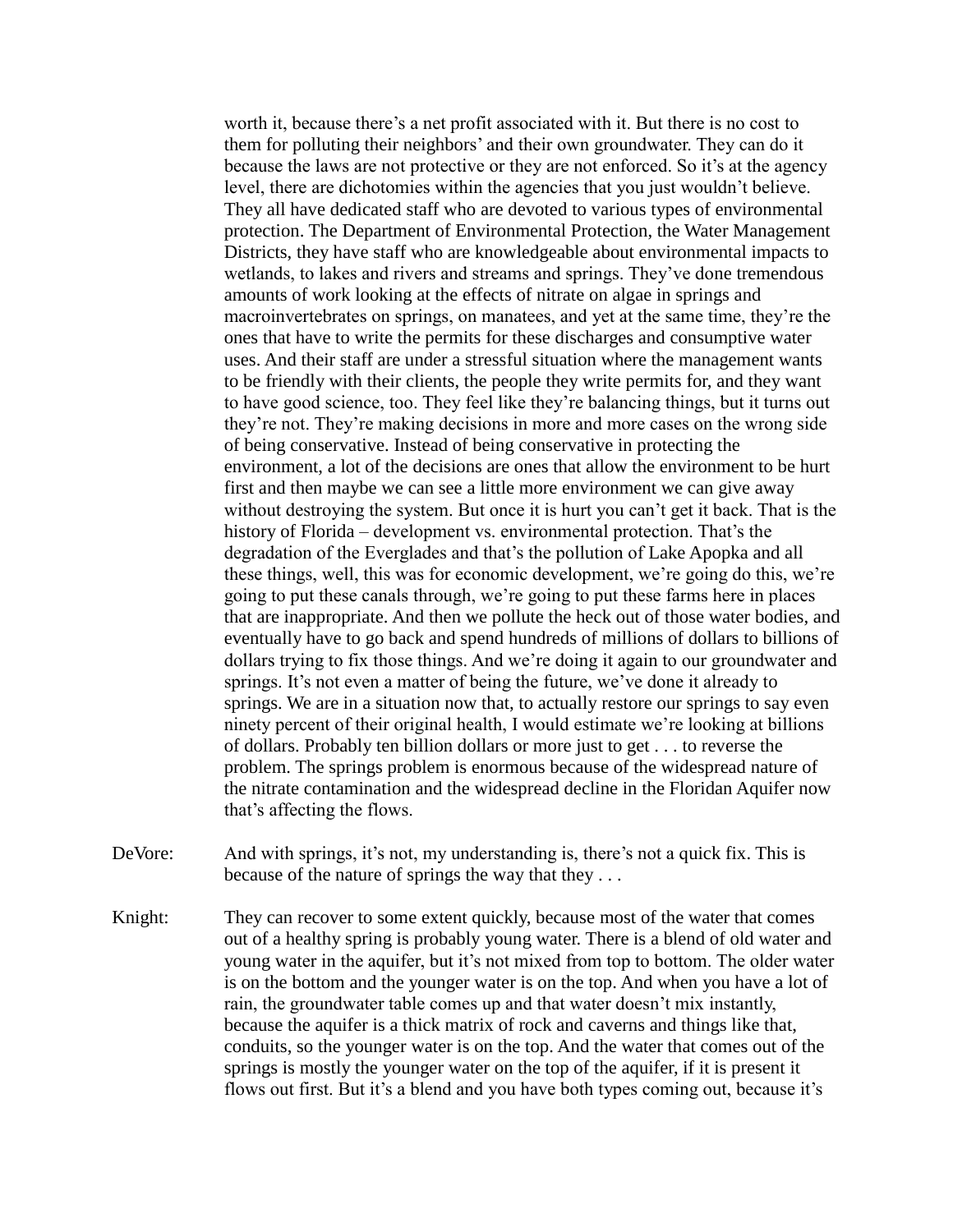all under pressure. So actually the problems we see now, may be continuing problems for some time because more of the older water is being contaminated too. We've put enough nitrogen in the groundwater that we are going to be paying for it for awhile. But in terms of getting immediate results, if you reduced the nitrate load in say the Suwannee River District, I would estimate if you, say you knocked it down fifty percent next year, Fanning Springs within two to three years would probably have half the nitrate that it has now. It's that fast. And I say that because of actual data that indicates that responsiveness. Wekiwa Springs is an example. Wekiwa and Rock Springs where the nitrate levels started going down when the orange groves disappeared from Lake Apopka. And almost right away (within a few years) the nitrate levels started coming down. That was the main source of nitrate contamination due to the fertilizer used on orange groves and the muck farms around Lake Apopka. Wakulla Springs is more complicated, but they were fertilizing the spray field and as soon as they stopped fertilizing the spray field the nitrate levels started coming down. But it's more complicated there, because there are other things going on. There is dilution from surface water inputs occurring. In general if you stop loading fertilizer and other pollutants to the surface of the ground the change at the spring may be fairly fast. It's not something that you have to wait for forever. In other words, you could make a decision right away that you are going to stop fertilizing and see an effect within just a few years. The funny thing is fertilizer costs money, so everyone should be happy if they are not allowed to fertilize as much.

[Laughter]

Knight: The only people who wouldn't be happy are Lowe's and Home Depot.

DeVore: Scott's True Green and ...

## Knight: I know people who sell their fertilizer in bulk and they have a very strong interest in DACS. So DACS is just . . .

DeVore: DACS?

Knight: The Department of Agriculture Community Services. They are very much against springs legislation. They think that the Suwannee River partnership is a good model that will let the farmers regulate themselves as long as they follow the best management practices provided by the University of Florida, then they're doing enough, even though in doing those things they don't reduce the nitrogen nearly enough to affect the groundwater or the springs. And so everybody is in it, you know? The University of Florida is getting money to do research and their client is DACS or the farmers. And DACS clients are farmers. And the farmers' clients are people that will pay them more for that extra watermelon. And that's how they make their living. You can't blame anybody for that. And so what I see, for nitrate at least, is the state has created this problem, and EPA created this problem and the feds and the state should pay for the problem in terms of fixing the nitrate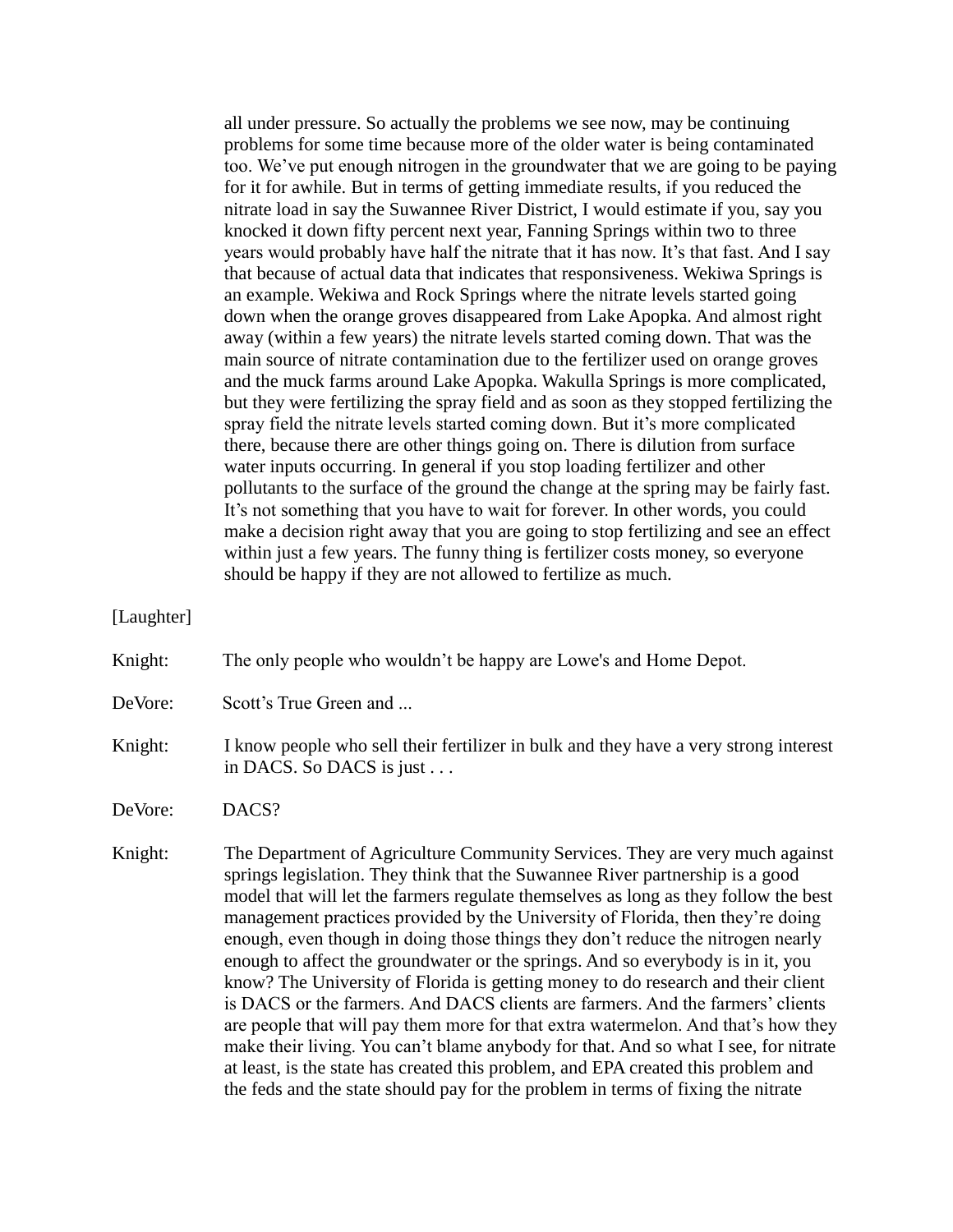issue in the groundwater and in the springs. To do that, they're going to need to move various types of agriculture off of the most sensitive lands. Agriculture first and then at the same time development is going to have to be done differently. You just can't have high densities of septic tanks on some of these areas.

DeVore: Now, the springs protection acts that have come up. I've noticed from what I've been reading there, they tend to take two different avenues. The ones that want to do just monitoring, and then there are those that actually want to restrict land use. Is that the one that seems to be the biggest problem, the one that wants to restrict . . .

#### [Simultaneous talking]

- Knight: Yes, some people thought that the ones that required more monitoring were just a placebo and not a real solution.
- DeVore: Okay.
- Knight: But the bills that actually tried to restrict land usage are the ones that actually have the potential to do something meaningful for springs protection. None of the legislation has been very close to perfect. But all of the proposed bills, were better than what we have now. Springs generate a minimum of three hundred million dollars a year of economic revenue for the state. And that just includes the ones in the state parks, and just the direct expenses related to those springs. The true economic value of springs is probably much more than that. Agriculture always holds up a figure of a billion dollars or more. But springs are a very valuable resource for the state, and yet the Springs Initiative has been funded at the rate of onlt two-and-a-half million dollars a year, probably on average about two million dollars a year for eight years and that's really the only state funding that's directly aimed at springs. The Water Management Districts have put money into springs, but it has not been focused and it'd be hard to add it up. It is probably several more millions of dollars. But an industry as big as ecotourism in springs deserves a lot more attention, especially one that's clearly in trouble. Because like Silver Springs, the attraction's dying. At Weeki Wachee Springs, they had to go in, vacuum out the algae when the state took it over, because the mermaid show, the girls were in algae instead of the nice looking eelgrass that used to be there. Homosassa water clarity looks bad. The water is turbid there all of the time. Of course they have manatees there in the spring, but the water coming out of the ground is turbid at Homosassa. It is not clear like it used to be. The springs are in serious trouble. Volusia Blue doesn't have any vegetation in it. And yet we're spending less money on them. I don't think anybody is against springs. I think what people are for is what is hurting springs. People are for making a buck. Perhaps you've heard of the double bottom line? It's a new mantra for green industries and green companies. You have a double bottom line. Your bottom line is not just the net profit. It is also the net best for the environment at the same time. So you have two bottom lines that you pay attention to. And I don't know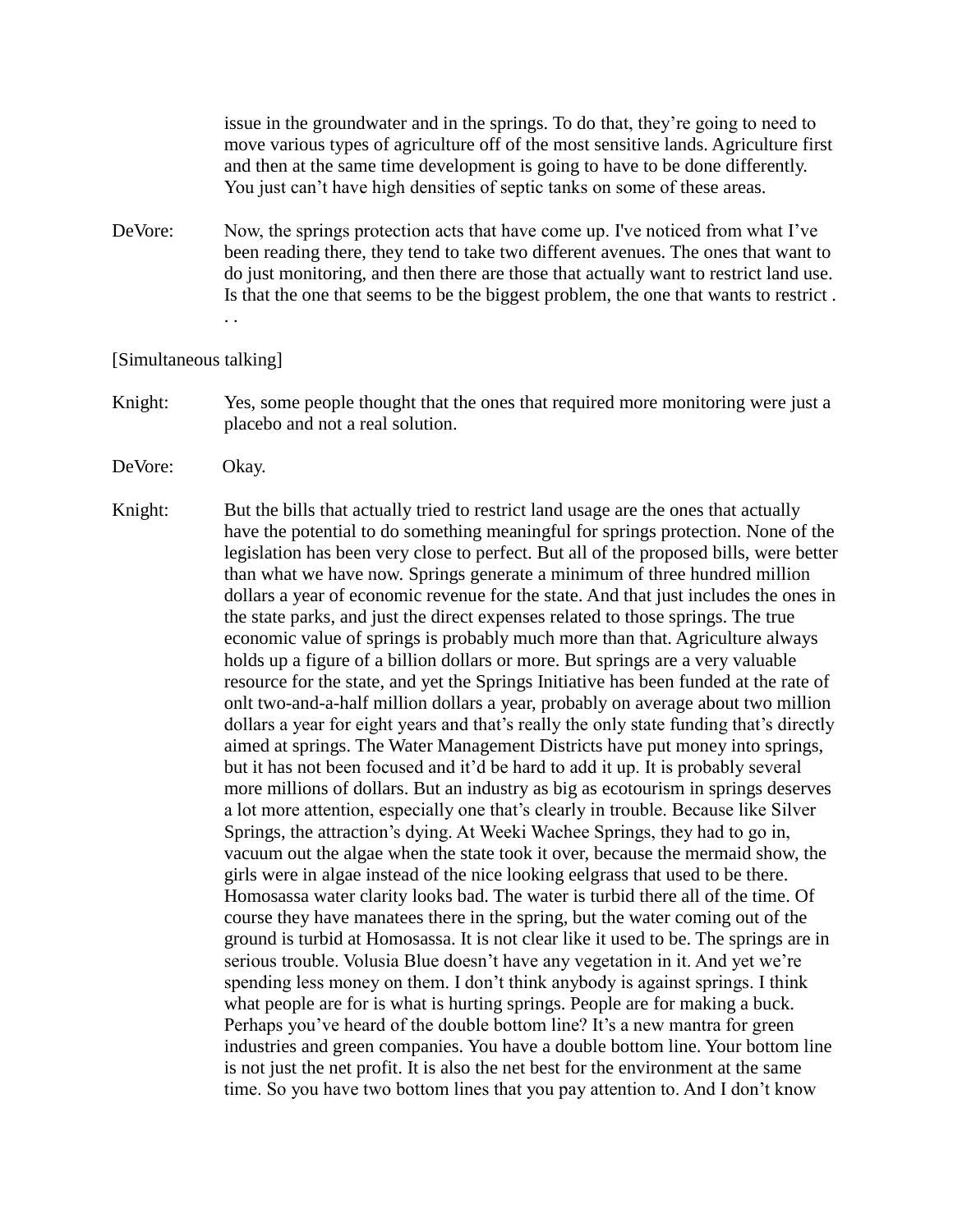much about it, I haven't read the book or if there is a book about it, but that's the way people need to be thinking. It's either that or we have to use a club. And that's what the legislation is about. I don't want to do that to farmers. I'm from an agricultural family. I don't want to be the person that farmers hate. But I don't think we should be putting, dairies or chicken farms on karst areas that are highly vulnerable to nitrogen contamination. Because the practices, even if you perfect those practices they have, best management practices, it's not enough to protect the environment. They still raise the nitrate level to as much as ten milligrams per liter, which is a groundwater standard. You know, the standard of the water is five hundred times the background for nitrate. The drinking water standard. It's not the standard for springs. The springs standard is going to be 0.35 milligrams per liter, hopefully next week when the numeric nutrient criteria is finally published by the EPA.

- DeVore: Yeah, I think that was one of the most outstanding things I read in your report and in some of the other reports I read ... the difference in what's allowable, the nitrate load, that's allowable for drinking water versus what that much of a nitrate load can do in a spring. The difference was unbelievable.
- Knight: Yeah. It's easy to say ten times, a hundred times, twenty times, I don't think people realize, you know, when we talk about a fifty percent increase or a hundred percent increase that is just two times. A hundred percent increase is two times something. We're talking nitrate that is twenty times higher than background at Silver Springs. At Fanning Springs it is close to one hundred times the background concentration. And this is the same water these people are drinking. The state, the DEP doesn't even want to talk about it. I'm raising the issue at the DEP right now through the Springs Institute. I just sent a letter to the secretary of the DEP, Mimi Drew, because DEP just issued a permit, a draft permit, to the city of Fanning Springs, to build their first wastewater treatment plant. Now that's a good thing, because they are going to take septic tanks offline and build a central wastewater treatment plant. But it is also a bad thing for Fanning Springs, because the stateis not forcing them to go to advanced wastewater treatment with that treatment plant. They're allowing them to raise the groundwater nitrate under that treatment plant spray field to ten milligrams per liter. And so, I called up DEP and said do you see this? Connie Bersok at the Springs Initiative. She says yes, it's schizophrenia. It is the wastewater side of DEP that did that, because the law says you can have a spray field and discharge up to ten milligrams per liter to the groundwater. That's what part of the law says. The other part of the law says there is already a total maximum daily load, a TMDL, which is a legal document that says you will reduce the nitrogen load into Fanning Springs by ninety-two percent. And so you can't get there by spraying water at that nitrogen level. That is a dichotomy of purposes – protect the public treatment plants ability to contaminate the aquifer at the same time you are trying to protect Fanning Springs from that pollution. What can DEP staff do about this? She called the Jacksonville office that issued that draft permit and asked what can you do about this? They said we can't do anything about it. It's perfectly legal and this is what we have to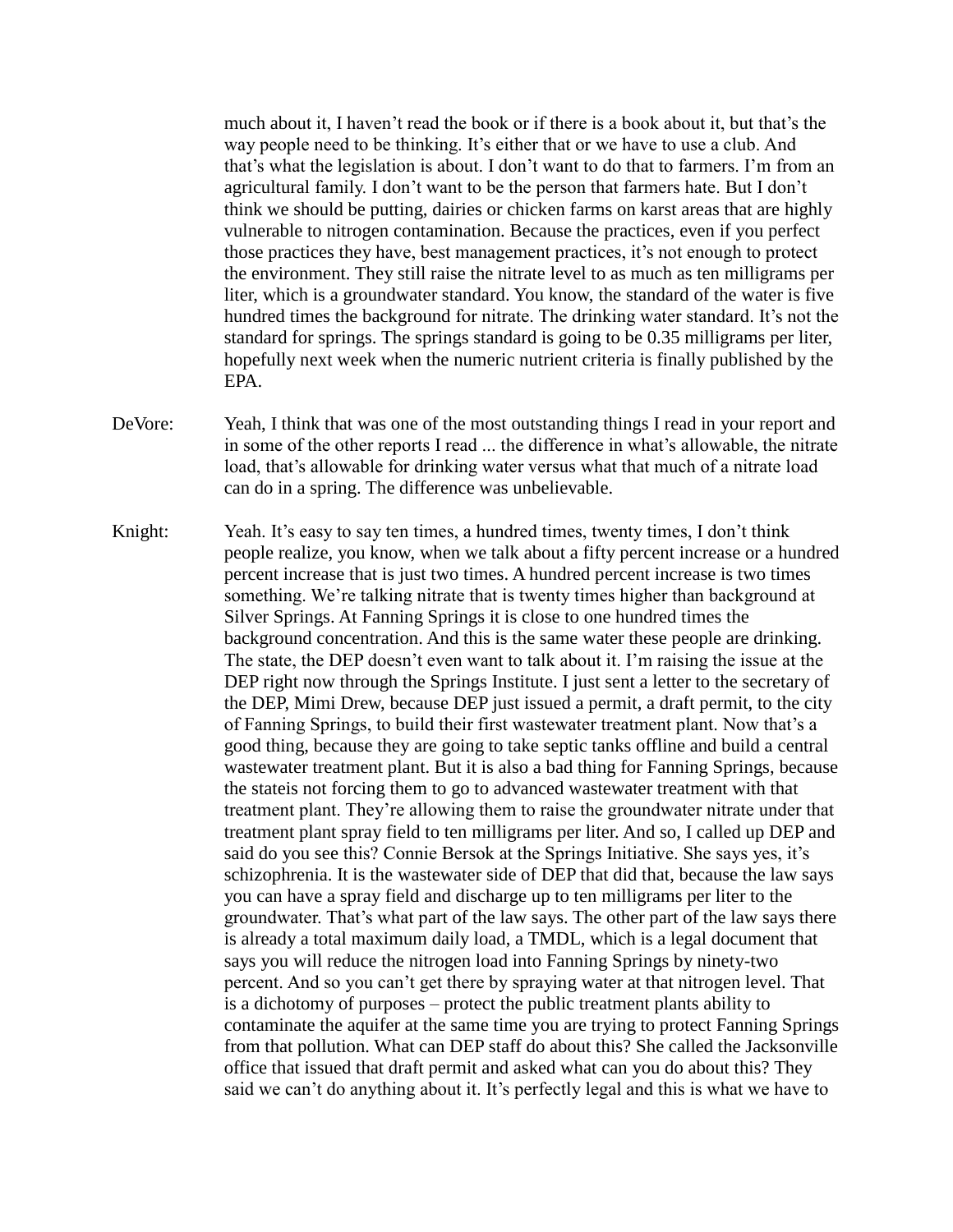do, we have to give them a permit if they ask for it. I contacted environmental groups in the area and asked what are you going to do about this? And one of the environmental groups got back to me and said they had talked to their lawyers and they said they can't fight this, because it is legal for them to do this. So I decided that I needed to talk to someone higher in DEP. And the Springs Institute sent a letter to the secretary of DEP and she said she's got someone reviewing it right now. She agrees that it's not a good idea, so they're reviewing it. It probably won't get anywhere, but this needs to be raised to the highest level in the agency. They are doing opposite things on two sides of the same agency. They are supposed to be protecting springs and other surface waters, their type, nature, and function, the natural flora and fauna and all this stuff. Yet they have rules that let people pollute these same water bodies. They won't do anything about the nitrate contamination until it comes out of the pipe and the springs are at the end of the pipe, you know. It's land use practices. Nobody's doing it on purpose, but it you don't have agency people sticking their necks out about it.

- DeVore: Why are the springs important? We talked a little bit about the economic reasons, and I think you can argue that an economic means is important to almost any issue that is brought up. Beyond that, in your opinion, why do you feel it is so important now to start paying attention?
- Knight: It's not just now it is always. It is the same question about why is the environment important? The springs are, you know, the cliché is that they're the canary in the gold mine. They are a manifestation of everything that is wrong with our groundwater right now. So they're important from that standpoint. They, for example, they woke me up to just how bad the groundwater was. When I saw Silver Springs after being away from it for a long time, it looked like the bottom of this pond here, you know. It's covered with benthic algae. There didn't used to be benthic algae in Silver Springs. And it's full of it now. It's very unattractive aesthetically. But not only that but it's changed the whole ecology of the system. When we went back and measured Silver Springs, the productivity was less than it was before when Odum studied it and I studied it. Even though it's got this weed growing in it, weeds aren't as effective at primary productivity as a diverse plant community that has evolved over a very long periods of time. Weeds always are the species that take advantage of something that's out of balance. And so springs are telling us that story. Actually they're telling it much more visibly than a lot of other ecosystems that are also being affected by nutrients. Like the St. Johns River, you know, people didn't wake up there until they started seeing green algal blooms on the surface. And it's just incredible. Well, you live in Jacksonville, right?

DeVore: I do. Knight: So you've probably seen some of those algal blooms.

DeVore: About two miles from the river, as a matter of fact.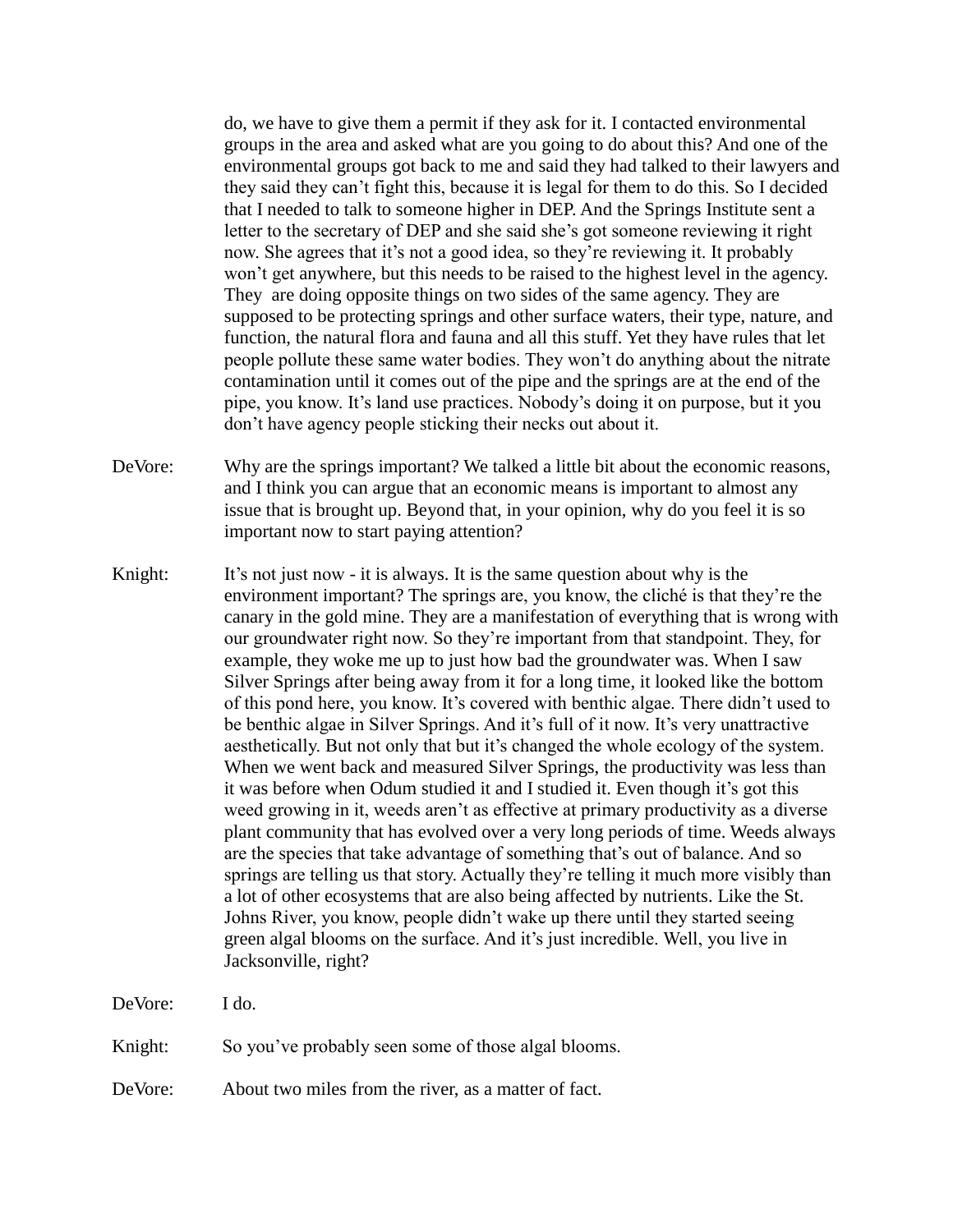- Knight: And so springs provide a lesson for us about the environment. But in themselves, they're intrinsically important. When you think that Silver Springs historically was putting out half a billion gallons of water a day, and you think about how much water the whole state of Florida uses and it's only about a billion gallons a day. Actually, around the time I was studying springs in the seventies, half a billion gallons a day was roughly equal to the whole water use by humans in Florida. The groundwater extraction that we were using to support all the people in Florida and all the industry in Florida was about somewhere in that range, about half a billion gallons, coming out of that one spring. Unfortunately, the flow in Silver Springs has declined now just in the last decade, by about a hundred and fifty million gallons a day. So it's lost about thirty percent of its flow. It's telling us we've got serious problems with the groundwater. Another important thing that springs are telling us, I've got a report on my computer right now that I'm reviewing, that the Florida Geological Survey did last year that indicates that there is a rising trend in salts in many springs. Salts being sodium chloride and other elements associated with the salt water being in the matrix in the groundwater. Alkalinity in the water and hardness. Those trends are rising across the state. All of the springs. And that's an indication that we're over pumping the aquifer to the point where we may "break" the aquifer is the term that was given to me by a hydrologist yesterday by the St. Johns River Water Management District. We may break the aquifer. We may up-well or cause salt water intrusion in our springs and inland groundwater the way we already did along the coast where we've over pumped. It's possible to do that in the middle of the state.
- DeVore: Oh.
- Knight: The water that we take out of the aquifer is just a lens of fresh water. It's on top of salt water. It's all salt water under Florida. It's just a lens of fresh water floating on the top. And that lens is finite in thickness. In some places, it's not very thick and in some places it's over a thousand feet thick. And it's in rock. So it's not all water. It's not like it's a big hollow tank full of water. It's mostly rock, but there's water in it. So if you pump on that fresh-water bubble enough, you might only need to pump a foot of water to drain all the water out of ten or hundred feet of the aquifer, but if you pump the top foot off, you know, you're taking the water out of the voids in that rock. But it's possible to pump enough of that water off so that salt water moves up. And it's happening. We're already seeing it under lowflow conditions in springs. And the Florida Geological Survey says this is a seriously significant issue that we need to be looking at. So those are just two reasons.

The other main reason that springs are important is all of the wonderful plants and animals that live in springs. And the recreation. I mean it's not just the economy, it's the recreation. The people that love diving in springs and seeing the hole in the ground, seeing the water come out, seeing the snails, the insects, the turtles, the fish, the alligators, and of course the manatees. You know, all the people who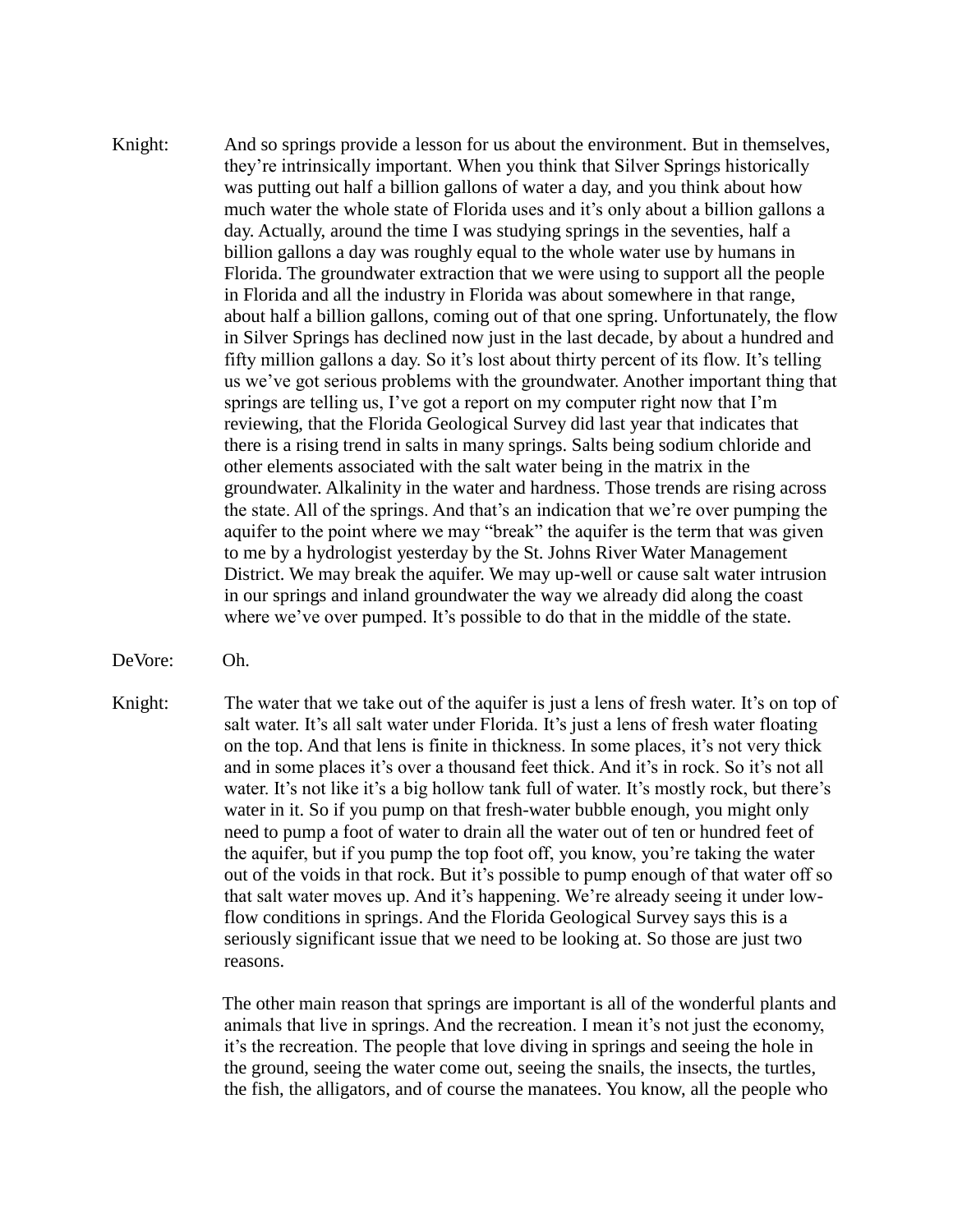love all these things about nature. There is no other water body you can go to, other than an aquarium, and see this kind of visible nature stuff. Other than the Keys. It's like the Florida Keys in that regard. It is a beautiful natural resource. When it's healthy. They're beautiful. Have you been to the Blue Path Exhibit over at the Florida State Museum?

- DeVore: No. Actually that was one of the last questions I had for you here was about the Blue Path. I just stumbled upon that recently. Are you connected to that in any way?
- Knight: Yes I am. The Florida Springs Institute was started out as a program under an existing non-profit. Which is called Florida's Eden.
- DeVore: Florida's Eden. Okay. I was wondering if that was the connection.
- Knight: Florida's Eden designed the Blue Path exhibit at the museum. Annie Pais is the director of Florida's Eden. She's very interested in all water issues, so we've been in touch about the springs issues for a few years. When she found out I was considering a non-profit, she said why don't you let us incubate your non-profit. We'll get you started and then you can go for your own 5013C non-profit status when you're ready. So that's how I started out so I could get the Institute up and running quickly and cost-effectively. They are going to be supporting the website, they will be supporting me administratively and they are just great allies, because everything they do is about having a sustainable community and economy that is dependent on a healthy environment. The Blue Path is a beautiful exhibit and it has some of these aesthetic things, some of Wes Skiles' photos and John Moran's photos about springs that just, they just fire you up. You know, if you get excited about anything, you will get excited about a spring, because they are beautiful. And they still are beautiful and they're still a wonderful resource. But it is bad news for springs. People get so tired of hearing bad news. But eighteen million people put a lot of impact on a system when we use as much water as we do. So Florida's Eden and the Blue Path are all about new ways to use water and how to conserve water.
- DeVore: Okay. When I stumbled onto that in my research and I clicked on the link she has there on the Florida's Eden website for the Springs Institute and then it took me straight to the Blue Path, I knew there had to be a connection there, somewhere.
- Knight: We have our own web page coming up. It's not up yet. They're responsible for it, like I said. And I'm looking forward to having it up.
- DeVore: I am looking forward to seeing that. It's on the agenda from here. Okay, is there anything else that we haven't talked about that you'd like to contribute to this history of springs protection efforts in Florida since the 1970s?
- Knight: Well, just a couple of things.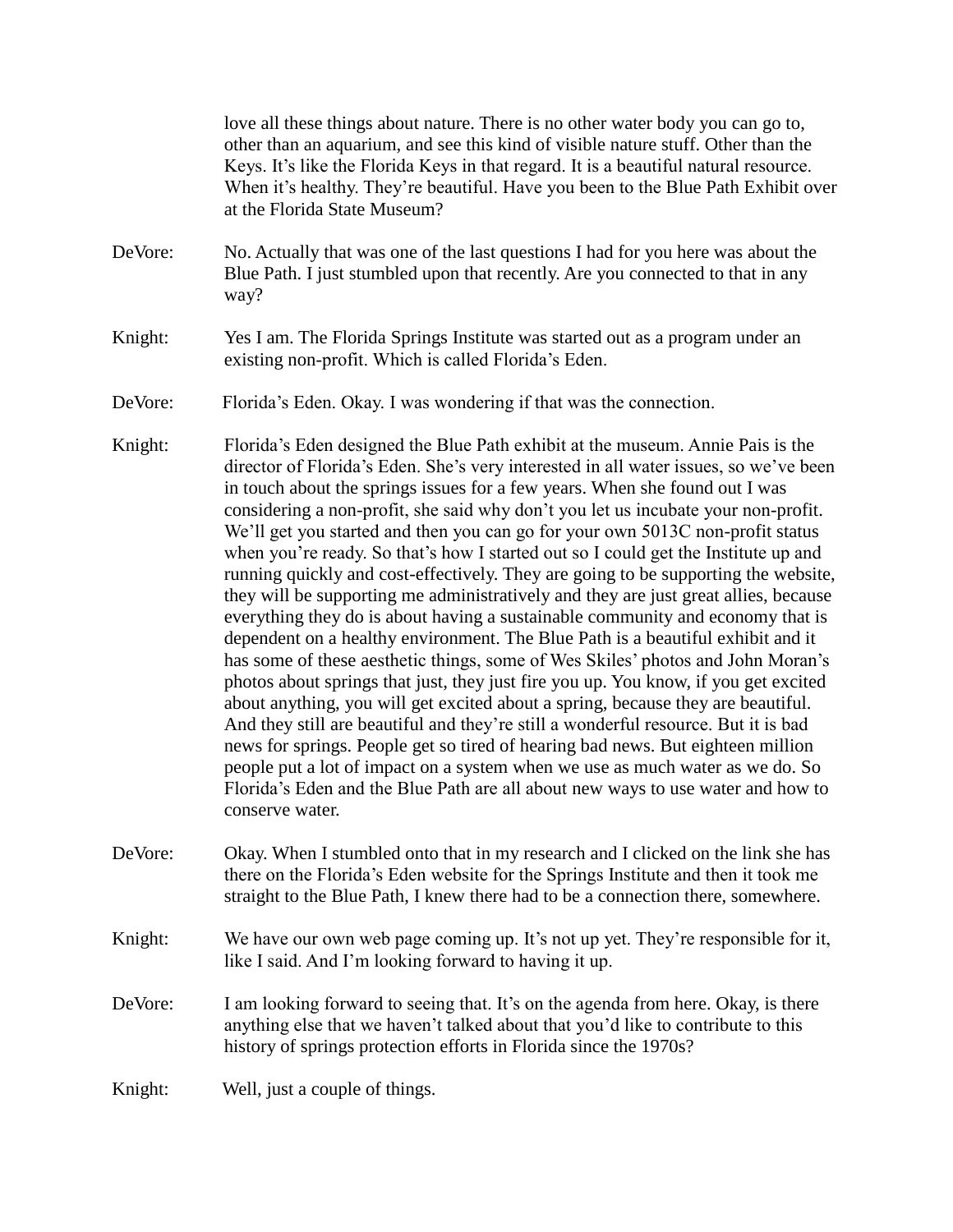DeVore: Certainly.

Knight: The Florida's Springs Initiative changed their approach this year with the reduced funding and said they were going to go out and instead of just sponsoring these working group meetings, which were for information purposes, they are now going to start developing restoration plans. Like I said, Wetlands Solutions got one of those projects. And Pandion got the other three. And there are incredible activities going on now to develop restoration plans for springs where there weren't any comprehensive plans before. I am spending a very large amount of my time working on the Wakulla Springs restoration plan. It is fascinating how complex the issues are, how many stakeholders there are, how much work has been done previously, how many projects are already underway, and yet how much further we still have to go. It's an enormous challenge to even do anything about restoring a single spring, especially one of these large ones, that has gotten out of whack. It's like, I guess having a Hummer. You've got a Hummer in your yard, what are you going to do with that thing if you can't get it to run? And it's starting to run rough and you're thinking where am I going to take this to get it fixed? You know, it's expensive to get something that's really big and complex fixed. The springs are really out of whack. Wakulla Springs is. Silver Springs is. Rainbow and Ichetucknee all have serious problems. But at least we're going in the right direction to develop restoration plans. But one of the things I'm finding out with Wakulla. They've already had two different symposia there, where numerous speakers and experts, they've done dozens of studies, they actually did a plan that's close to a restoration plan in 2005, and yet the system is getting worse. And that's the scary thing. Although I am doing another restoration plan, it just scares me that it's going to be futile, because you have got to have people support it to really make it happen. There are two things that probably need to be done to get that support. One is to educate those people who care to learn. And I'm talking school kids right now, including college students, so that the next generation won't repeat the same mistakes. And the other thing we need to do is educate the people who are really difficult to educate. We've got to find the right tools to get the decision makers and the people in power now to listen and care about the problems with springs and their groundwater., I would not be able to sleep at night if I was one of those lawyers that is supporting a group that is purposely doing harm to springs. I mean, no matter how much money you've got in the bank and what kind of car you're driving, if you ever took time to think about what you are doing, they all use the springs. You would just feel really bad about it. You'd feel guilty about it. So we've got to educate both groups. I'm teaching a class at University of Florida on springs ecology. Yes, so that's where I'm trying to educate, at the college level. Trying to build the next generation of researchers in springs. I'm trying to pass on to them what I learned from Dr. Odum. I originally got into wetlands for my career instead of springs. I should have been in springs the whole time. Maybe I could have raised the flag sooner. But the next generation shouldn't forget those lessons. Plus we need to be educating the young people. That's really what Annie Pais does with the Blue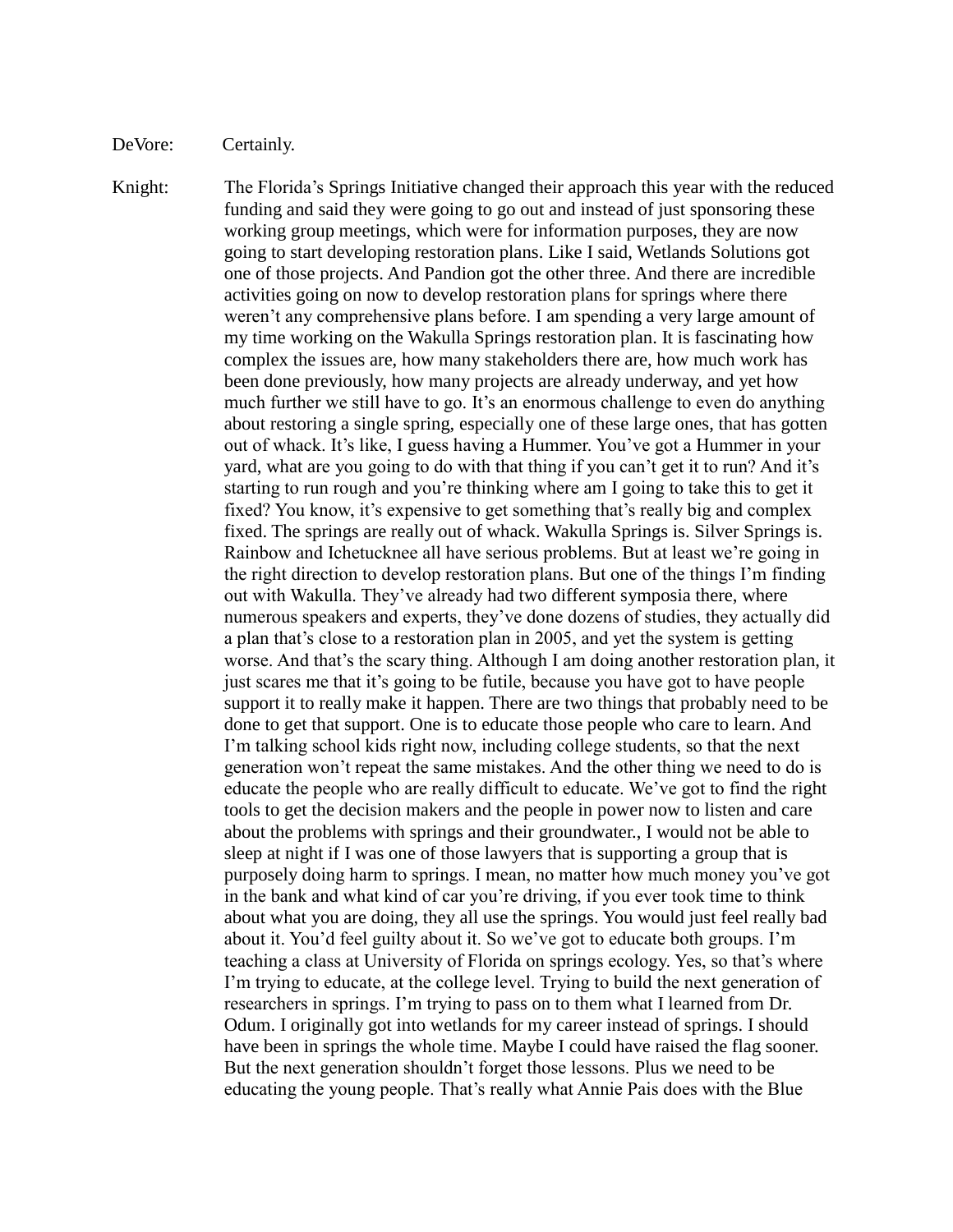|            | Path and Florida's Eden. She started some educational programs. There is one at<br>Ichetucknee Springs at Fort White, at the Fort White schools. So we need to get<br>models out there so the next generation doesn't have any problems with these<br>issues, and realizes that there could be a double bottom line in their future. |
|------------|--------------------------------------------------------------------------------------------------------------------------------------------------------------------------------------------------------------------------------------------------------------------------------------------------------------------------------------|
| DeVore:    | Okay. Well at this point that's all the questions I have right now, but I'd like to ask<br>you, as I continue my research over the next few weeks or next month if there are<br>other questions that come up, would you mind if I emailed you with any questions<br>that may come up.                                                |
| Knight:    | No. Please do and I'll respond to them as I can.                                                                                                                                                                                                                                                                                     |
| DeVore:    | I appreciate that.                                                                                                                                                                                                                                                                                                                   |
| Knight:    | Yes, I'm busy like everybody.                                                                                                                                                                                                                                                                                                        |
| DeVore:    | I understand.                                                                                                                                                                                                                                                                                                                        |
| Knight:    | But I'm impressed by how much reading and research you've done to get<br>prepared for this.                                                                                                                                                                                                                                          |
| DeVore:    | Thank-you. It's near and dear to my heart, as well. Like I said, I grew up in Ocala.                                                                                                                                                                                                                                                 |
| Knight:    | Really?                                                                                                                                                                                                                                                                                                                              |
| DeVore:    | I did. So I have very fond memories of the springs.                                                                                                                                                                                                                                                                                  |
| Knight:    | What's your earliest visit to Silver Springs?                                                                                                                                                                                                                                                                                        |
| DeVore:    | I think I was nine when we went there. We had actually just moved to Ocala.<br>Eight or nine years old, somewhere around there. And I still remember being<br>totally fascinated by how clear the water was.                                                                                                                         |
| Knight:    | It's just amazing. It's like an aquarium, you know. The first time you see one you<br>can't believe it. It seems like you're just floating on air.                                                                                                                                                                                   |
| DeVore:    | And swimming at Juniper Springs. I swam in Juniper Springs as a teenager every<br>summer.                                                                                                                                                                                                                                            |
| Knight:    | You saw the eels?                                                                                                                                                                                                                                                                                                                    |
| DeVore:    | Oh yeah. Screaming and splashing and running from the eels.                                                                                                                                                                                                                                                                          |
| [Laughter] |                                                                                                                                                                                                                                                                                                                                      |
| DeVore:    | Absolutely.                                                                                                                                                                                                                                                                                                                          |